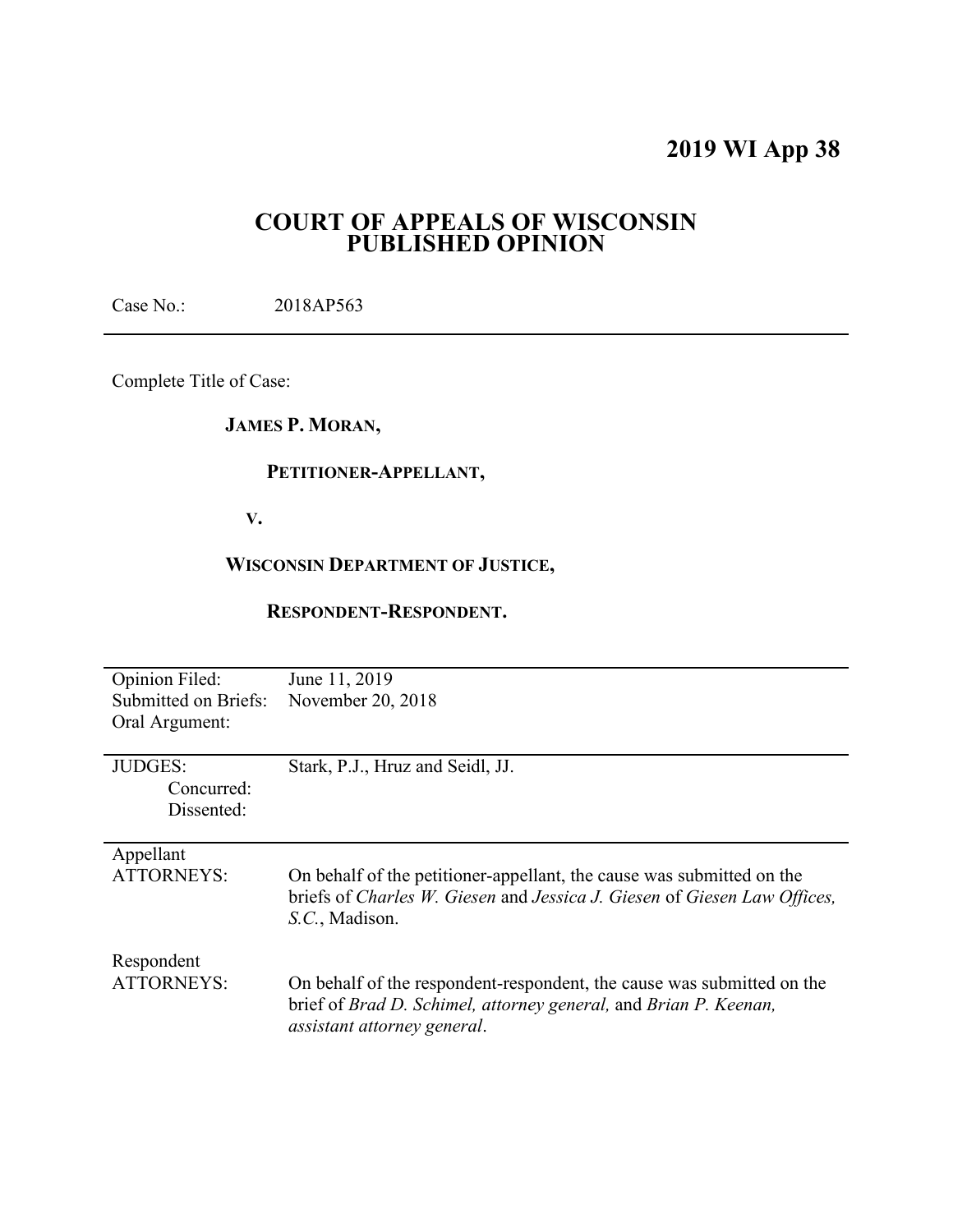# **2019 WI App 38**

# **COURT OF APPEALS DECISION DATED AND FILED**

#### **June 11, 2019**

**Sheila T. Reiff Clerk of Court of Appeals** 

#### **NOTICE**

 **This opinion is subject to further editing. If published, the official version will appear in the bound volume of the Official Reports.** 

**A party may file with the Supreme Court a petition to review an adverse decision by the Court of Appeals.** *See* **WIS. STAT. § 808.10 and RULE 809.62.** 

# **Appeal No. 2018AP563 Cir. Ct. No. 2016CV378 STATE OF WISCONSIN IN COURT OF APPEALS**

**JAMES P. MORAN,** 

 **PETITIONER-APPELLANT,** 

 **V.** 

**WISCONSIN DEPARTMENT OF JUSTICE,** 

 **RESPONDENT-RESPONDENT.** 

 APPEAL from an order of the circuit court for Chippewa County: JAMES M. ISAACSON, Judge. *Affirmed*.

Before Stark, P.J., Hruz and Seidl, JJ.

¶1 HRUZ, J. James Moran appeals an order affirming a decision of the Wisconsin Department of Justice (DOJ) denying Moran's application to purchase a handgun in Wisconsin. Moran was convicted of a felony in Virginia and, upon the completion of his sentence, he petitioned to have his right to possess a firearm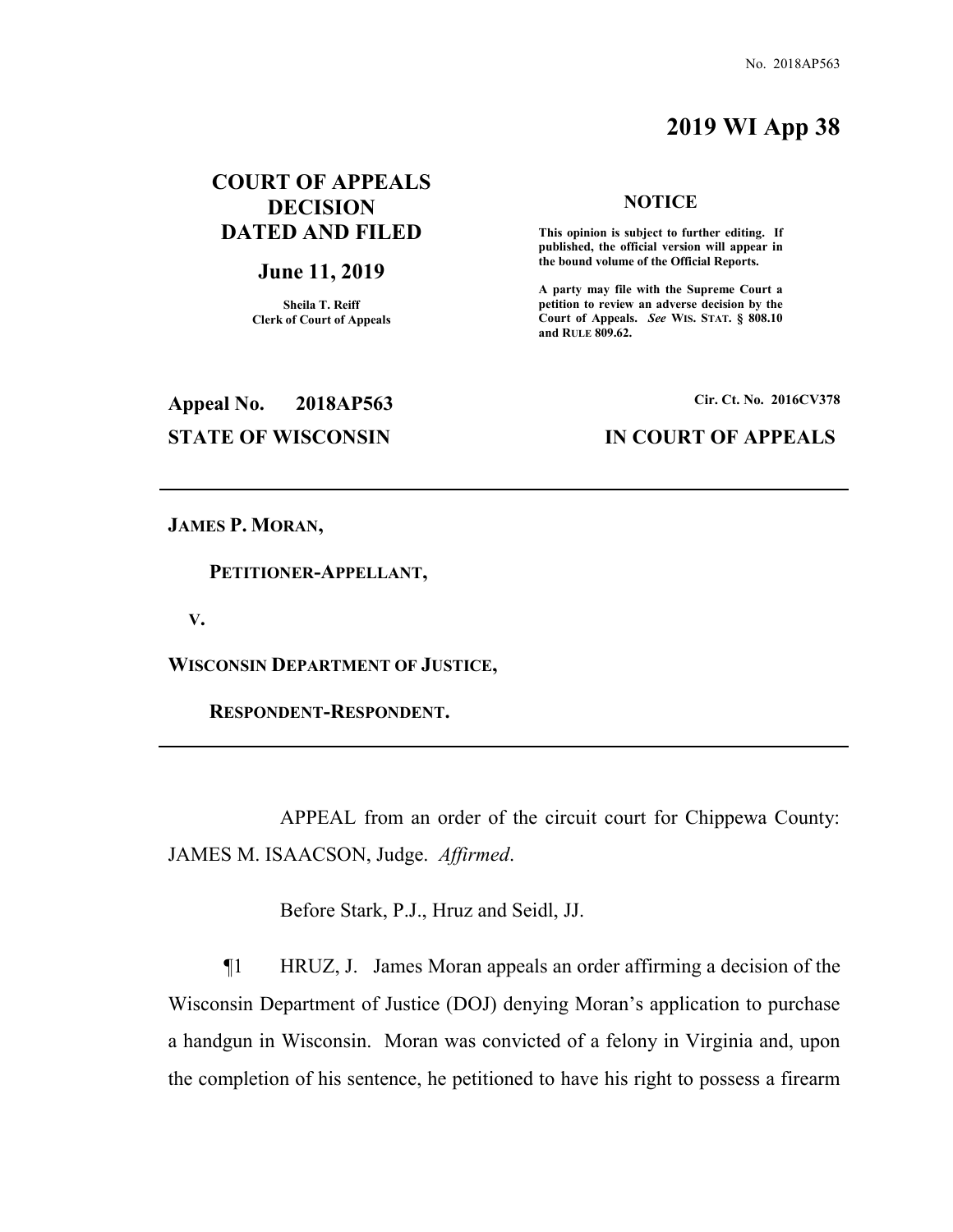restored in that state. The Virginia courts granted Moran's petition, and Moran eventually moved to Wisconsin, where he attempted to purchase a firearm. The purchase was blocked by the DOJ based upon its conclusion that, as a felon who had not received a pardon for his crime, Moran was not permitted to possess a firearm in this state.

¶2 Moran raises numerous arguments challenging the DOJ's determination. He contends the DOJ improperly interpreted WIS. STAT.  $\S 941.29(5)$  (2017-18),<sup>1</sup> which identifies two circumstances under which a felon can lawfully possess a firearm in this state. We agree with the DOJ that, under the plain language of subsec. (5), a felon must either have received a pardon with respect to his or her crime, *see* subsec. (5)(a), or have obtained relief from his or her disabilities under an identified federal statute, *see* subsec. (5)(b). Moran has satisfied neither of these conditions. We reject Moran's assertions that § 941.29(5) has been preempted by federal legislation, and that the restoration of his right to possess a firearm in Virginia is the equivalent of a pardon for purposes of Wisconsin law.

¶3 We also reject various constitutional arguments Moran advances. Contrary to Moran's assertions, the interpretation of WIS. STAT. § 941.29(5) adopted by the DOJ does not violate the Full Faith and Credit Clause of the United States Constitution. That clause does not require the State of Wisconsin to defer to Virginia law with respect to the circumstances under which a felon residing in this state may possess firearms within this state's borders. Furthermore, we

<sup>&</sup>lt;sup>1</sup> All references to the Wisconsin Statutes are to the 2017-18 version unless otherwise noted.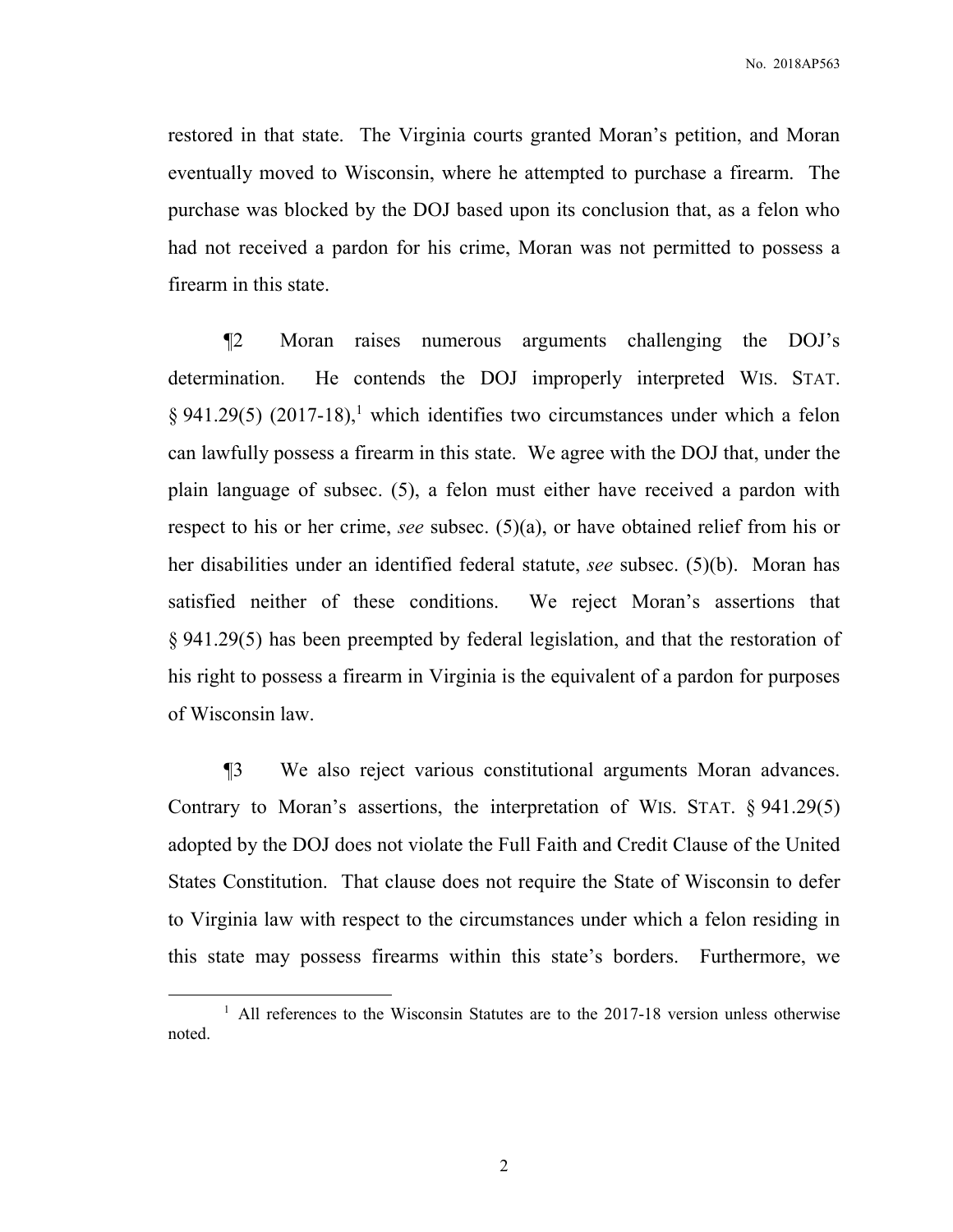conclude that the DOJ's determination with respect to Moran's ability to possess a firearm in Wisconsin does not deprive Moran of his right to bear arms under either the federal constitution or state constitution. Because the DOJ properly denied Moran's application to purchase a firearm, we affirm the circuit court's order upholding that determination.

#### **BACKGROUND**

 ¶4 The relevant facts are undisputed. Moran is a current resident of Chippewa County, Wisconsin, and was previously a resident of Virginia. In 1995, Moran was adjudicated guilty in Virginia of felony embezzlement in an amount greater than \$200. A three-year sentence was imposed and stayed pending Moran's completion of a five-year probation term, along with his payment of restitution in the amount of \$30,700. Moran successfully completed the term of probation and paid all outstanding fines and costs.

 ¶5 The Virginia felony conviction resulted in Moran losing several civil rights in Virginia, including his rights to vote, to hold public office, and to possess firearms. Following the completion of his probation term, Moran petitioned the governor of Virginia to restore his civil rights. The governor in 2006 granted Moran's petition, removing "all political disabilities imposed as a result of [his] felony conviction *except* the right to ship, transport, possess or receive firearms." (Emphasis added.)

 ¶6 To restore his right to possess a firearm in Virginia, Moran was required to petition the Virginia circuit court in the jurisdiction in which he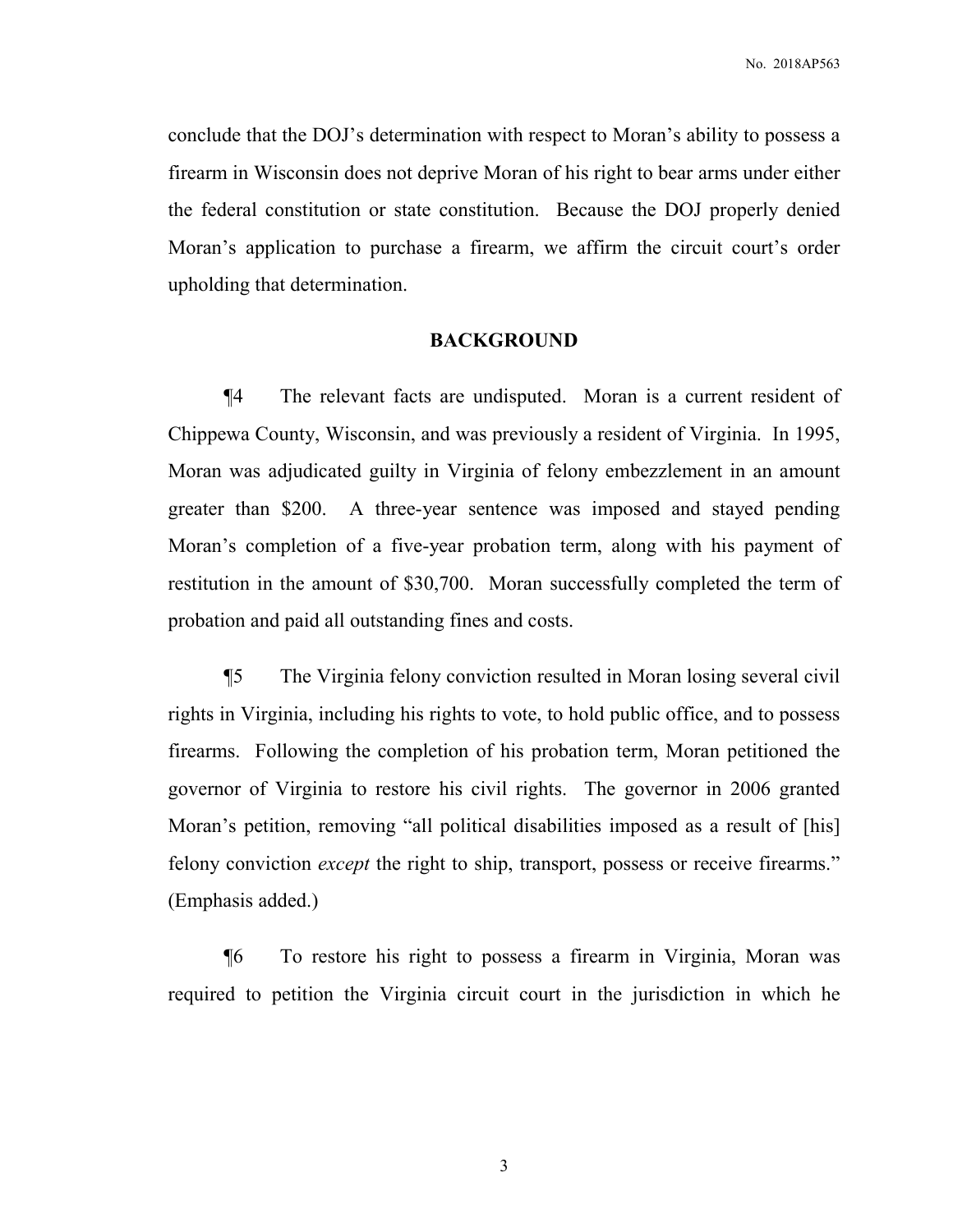resided. *See* VA. CODE ANN. § 18.2-308.2(C) (2018).<sup>2</sup> On November 6, 2013, the Circuit Court of Loudoun County, Virginia, entered a final order granting Moran a permit to carry a firearm. Thereafter, Moran obtained a permit to carry a concealed handgun in Virginia, and he purchased at least one firearm in Virginia after receiving approval from the National Instant Criminal Background Check System (NICS).

 ¶7 On October 5, 2016, Moran attempted to purchase a handgun in Wisconsin, where he now permanently resides.<sup>3</sup> Moran's purchase was denied by Wisconsin's background check system based upon his Virginia felony conviction. Moran appealed the denial, which the DOJ's Crime Information Bureau upheld. The Crime Information Bureau advised Moran that under Wisconsin law specifically, WIS. STAT. § 941.29(5)—his firearm rights could be restored only by his being granted a pardon or by the federal government's restoration of his firearm rights under 18 U.S.C. § 925(c)  $(2012)^4$ 

 ¶8 Moran appealed the Crime Information Bureau's determination to the administrator of the DOJ's Division of Law Enforcement Services, pursuant to WIS. ADMIN. CODE § JUS 10.09 (Aug. 2012). Moran asserted that WIS. STAT. § 941.29(5) had been "invalidated by congressional action," in that the statutory prerequisites for relief under that section depended on federal rights restoration

<sup>&</sup>lt;sup>2</sup> All references to the Virginia Code are to the 2018 version unless otherwise noted.

<sup>&</sup>lt;sup>3</sup> Based upon the appellate record, it appears that Moran made two attempts to purchase a firearm in Wisconsin: one on June 14, 2016, and another on October 5, 2016. Only the denial of the latter purchase attempt is at issue in this appeal.

<sup>&</sup>lt;sup>4</sup> All references to the United States Code are to the 2012 version unless otherwise noted.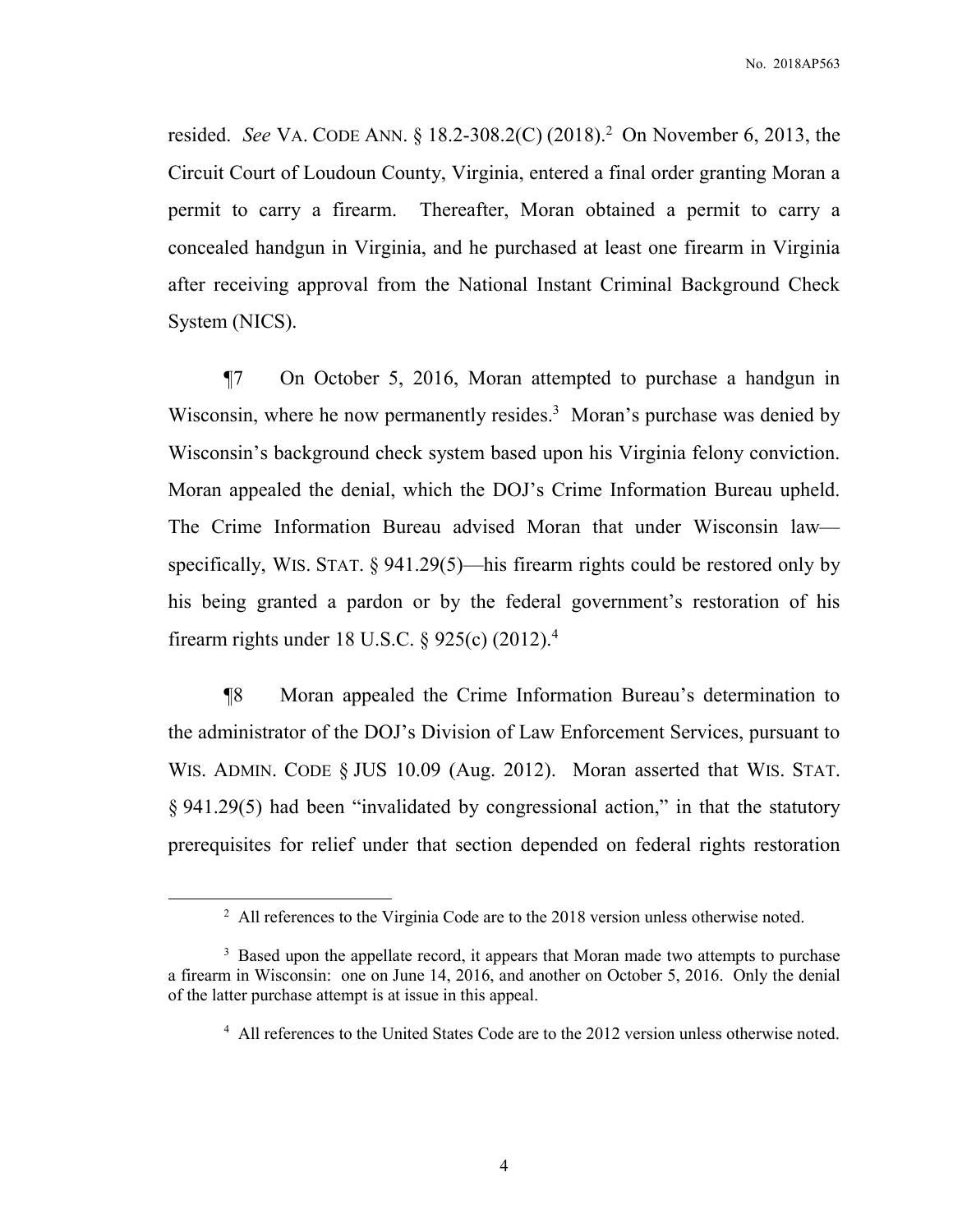programs that had been either repealed or defunded. Moran also asserted that he was entitled to purchase a firearm based upon amendments to federal law enacted as part of the Firearm Owners' Protection Act of 1986. Finally, Moran claimed that refusing to allow his gun purchase denied him his right to bear arms under the United States and Wisconsin constitutions.

 $\P 9$  The administrator denied Moran's appeal.<sup>5</sup> He concluded the documentation Moran had supplied did not establish that Moran's felony conviction in Virginia should be excluded under WIS. STAT. § 941.29(5). Consequently, Moran was disqualified from purchasing or possessing a firearm in Wisconsin. The administrator remarked that the DOJ was without statutory authority to grant an exception to such disqualification except to the extent provided in § 941.29(5), which exceptions were not applicable in Moran's case.

 ¶10 Moran sought judicial review of the administrator's decision, pursuant to WIS. STAT. ch. 227. The circuit court also identified WIS. STAT. § 941.29(5) as the only mechanism by which a convicted felon can have his or her right to possess a firearm in Wisconsin restored. The court concluded the proper interpretation of that statute, given the existing state of federal law, required that a felon first receive a pardon before being eligible to purchase or possess firearms in Wisconsin. The court then observed it was undisputed that Moran had not received a pardon under Virginia law, and it concluded the process Moran had

<sup>&</sup>lt;sup>5</sup> Although Moran requested that the administrator review the October 2016 denial, the administrator's letter states that his review was of the June 2016 denial, which Moran had earlier appealed to the Crime Information Bureau. Because the June 2016 denial was based upon the same Virginia felony conviction as the subsequent October denial, the administrator's apparent error as to the date of the attempted purchase is immaterial.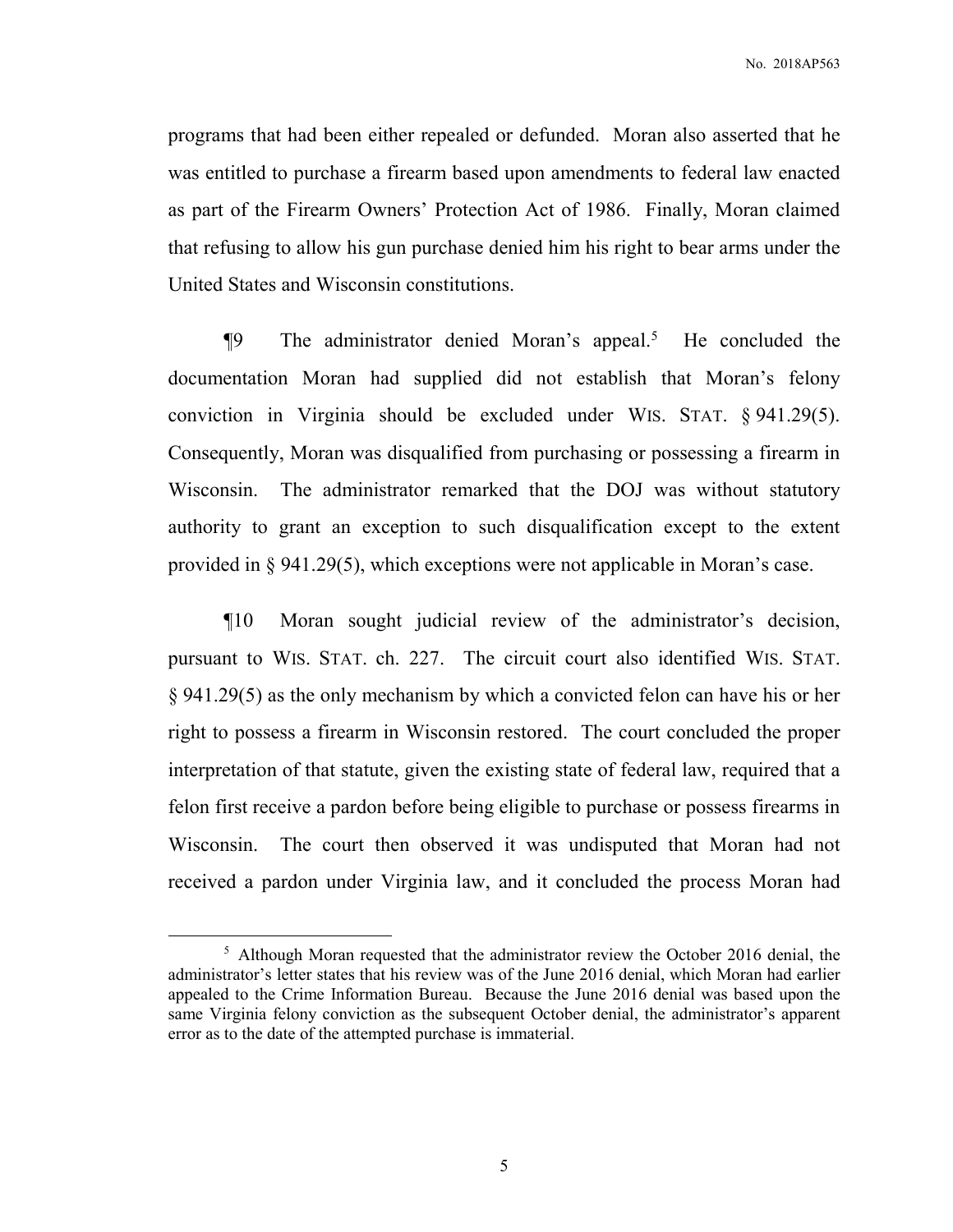navigated to have his firearm rights restored in that state was not the equivalent of a pardon in Wisconsin. Finally, the court rejected Moran's constitutional arguments—namely, his assertions that the denial violated his constitutional rights to bear arms and that the United States Constitution's Full Faith and Credit Clause required Wisconsin to recognize his restoration of rights under Virginia law. Moran now appeals.

### **DISCUSSION**

 ¶11 This is an appeal under WIS. STAT. § 227.58 involving an agency decision. In such an appeal, we review the decision of the agency, not the decision of the circuit court. *Myers v. DNR*, 2019 WI 5, ¶17, 385 Wis. 2d 176, 922 N.W.2d 47. Our supreme court recently ended the practice of deferring to an administrative agency's conclusions of law. *Id.* (citing *Tetra Tech EC, Inc. v. DOR*, 2018 WI 75, [3, 382 Wis. 2d 496, 914 N.W.2d 21). However, when we evaluate the persuasiveness of an administrative agency's arguments, we give "due weight" to the agency's experience, technical competence, and specialized knowledge. *Id.*

 ¶12 The facts of this case are undisputed, so we address only questions of law—primarily, questions of statutory interpretation and constitutional law. We decide questions of statutory interpretation de novo. *Id.*, ¶18. When we engage in statutory interpretation, we begin with the statute's language, which is generally given its common, ordinary and accepted meaning. *Id.* If the language yields a plain, clear statutory meaning, the statute is unambiguous, and we apply the language as written without resorting to extrinsic sources. *Id.* Moreover, whether a statute is constitutional and whether an individual has been denied a constitutional right are questions of law that we review de novo. *State v. Culver*,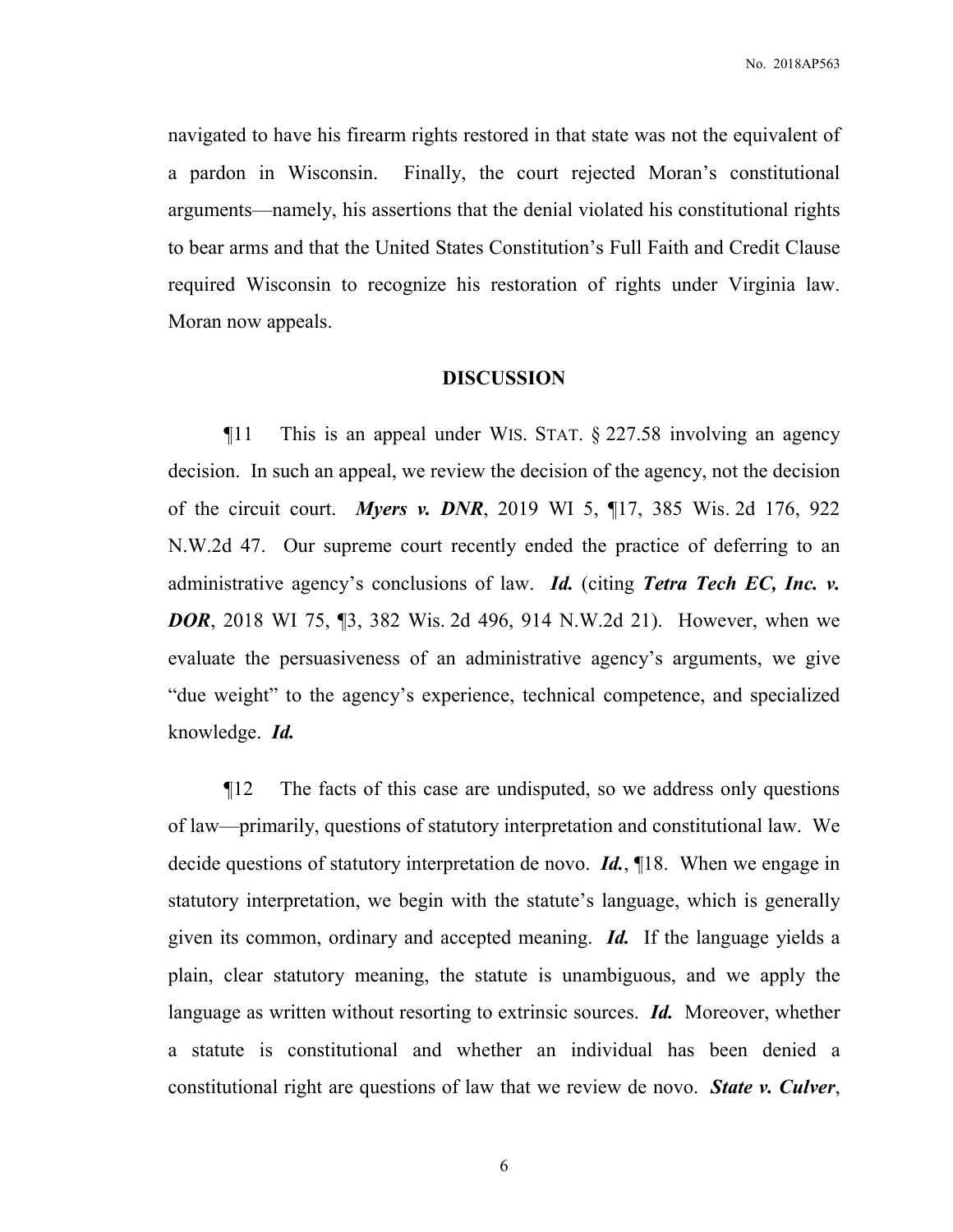2018 WI App 55, ¶37, 384 Wis. 2d 222, 918 N.W.2d 103, *review denied*, 2019 WI 8, 385 Wis. 2d 206, 923 N.W.2d 165.

*I. WISCONSIN STAT. § 941.29(5) prohibits Moran from purchasing a firearm in Wisconsin.*

 ¶13 The purchase of handguns in Wisconsin is regulated by WIS. STAT. § 175.35, which provides the DOJ with authority to promulgate rules regarding the transfer of such firearms. The statute specifically requires that the DOJ perform a record search for firearm restrictions concerning a prospective handgun purchaser. *See* § 175.35(2g)(c)1. After receiving a completed notification form from a dealer regarding a prospective purchaser, the DOJ must determine whether the purchaser is prohibited under state or federal law from possessing a firearm. Sec.  $175.35(2g)(c)4$ . The DOJ then ultimately either approves the purchase or issues a nonapproval to the dealer, thereby prohibiting the transfer. *Id.*

 ¶14 Approval or nonapproval of a handgun purchase under WIS. STAT. § 175.35(2g)(c)4. turns upon whether the prospective purchaser is prohibited from possessing a firearm under WIS. STAT. § 941.29. Section 941.29(1m)(b), in turn, makes it a felony for a person to possess a firearm if he or she "has been convicted of a crime elsewhere that would be a felony if committed in this state." Moran does not dispute that the crime for which he was convicted in Virginia is also a felony under Wisconsin law.

 ¶15 There are certain circumstances, however, under which our legislature has determined that a felon may lawfully possess a firearm. Two such circumstances are set forth in subsec. (5) of WIS. STAT. § 941.29. First, subsec. (5) lifts the prohibition on firearm possession for any person who has received a pardon for the felony that would disqualify him or her *and* has been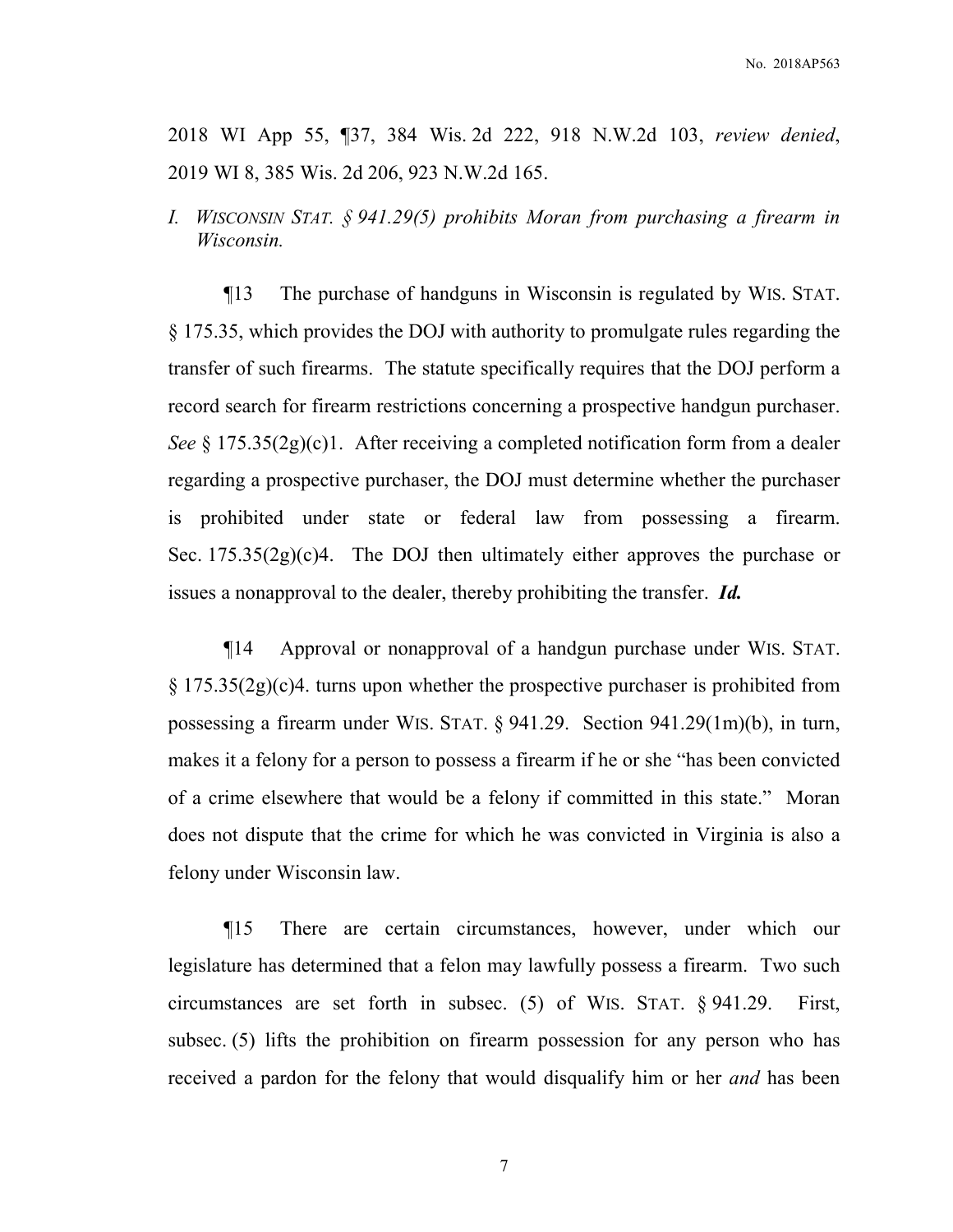expressly authorized to possess a firearm under 18 U.S.C. app. § 1203 (1982).<sup>6</sup> Sec. 941.29(5)(a). Second, subsec. (5) makes it lawful to possess a firearm for any person who has obtained "relief from disabilities" under 18 U.S.C. § 925(c). Sec. 941.29(5)(b). Thus, the exceptions under subsecs. (5)(a) and (5)(b) collectively depend, at least in part, upon two provisions of federal law, both of which have changed since the time § 941.29 was enacted. To properly frame Moran's argument on appeal, it is necessary that we examine the history of the Wisconsin statute and its interrelated federal provisions.

 ¶16 WISCONSIN STAT. § 941.29 was created in 1981. *See* 1981 Wis. Laws, ch. 141, § 1. As originally enacted, it contained largely the same exception under subsec.  $(5)(a)$  that exists today. Again, subsec.  $(5)(a)$  contains two prerequisites to the lawful possession of a firearm by a felon: the person must have received a pardon, and he or she must have been expressly authorized to possess a firearm under 18 U.S.C. app. § 1203. Section 1203, which was located in an appendix to Title 18 of the United States Code, exempted from the reach of the federal felon-in-possession statute "any person who has been pardoned by the President of the United States or the chief executive of a State and has expressly been authorized by the President or such chief executive, as the case may be, to receive, possess, or transport in commerce a firearm." 18 U.S.C. app. § 1203(2). By invoking that particular provision of federal law, the Wisconsin legislature appeared to require that, to receive the benefit of  $\S 941.29(5)(a)$ , a convicted felon must obtain a pardon from a state or federal executive authority that explicitly

<sup>6</sup> Because 18 U.S.C. app. § 1203 has been repealed, all references to that statute are to the 1982 version of the United States Code.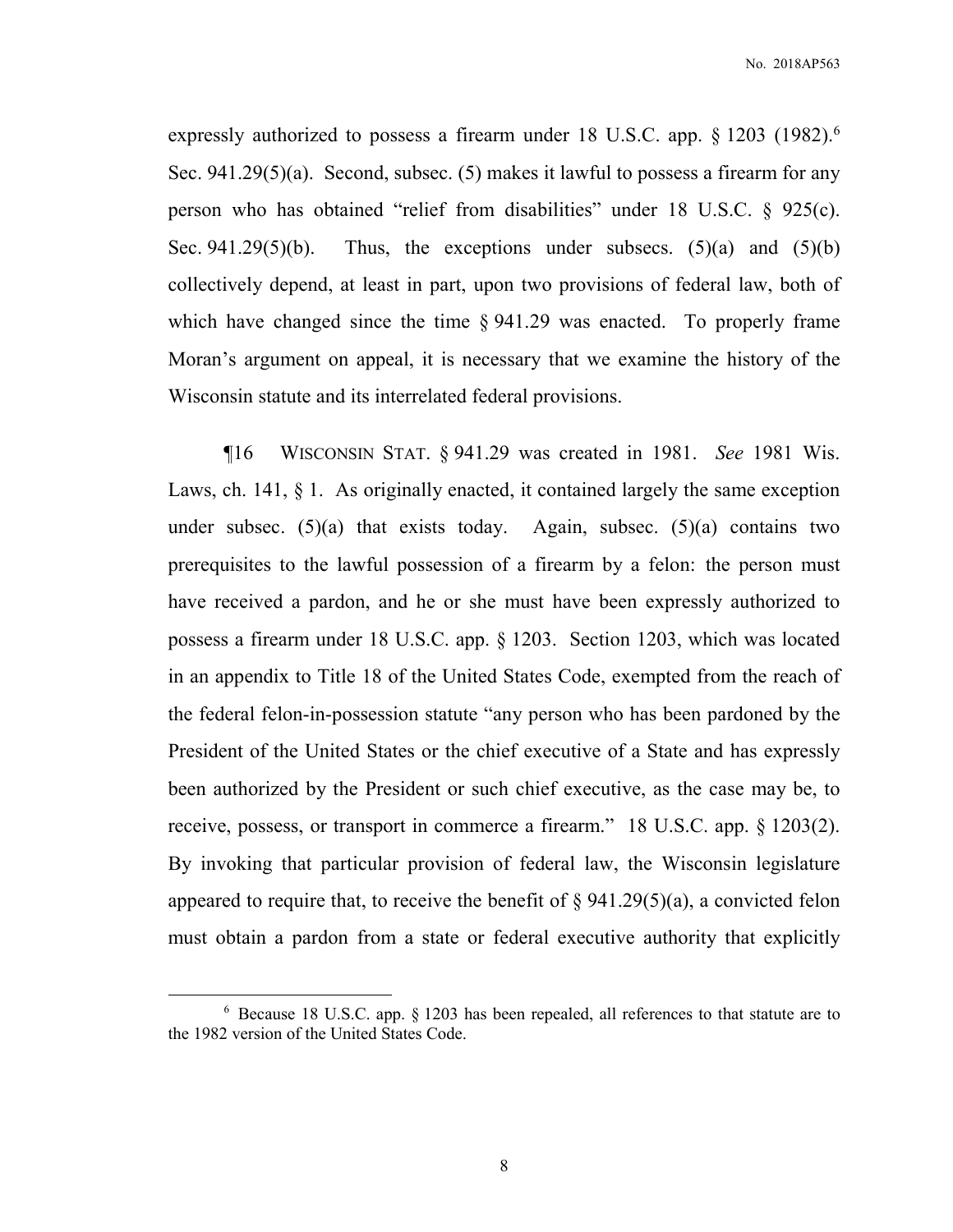permitted him or her to receive, possess or transport firearms. *See* 78 Wis. Op. Att'y Gen. 22 (1989).

 ¶17 Subsequent changes in federal law generated uncertainty regarding the applicability of WIS. STAT. § 941.29(5)(a). In 1986, Congress repealed both the federal statute making it a crime for a felon to possess a firearm and the statute permitting such possession with explicit authorization following a pardon. *See*  Firearm Owners' Protection Act, Pub. L. No. 99-308, § 104(b), 100 Stat. 449, 459 (1986). Although Congress subsequently reenacted the prohibition on felons possessing firearms, *see* 18 U.S.C. § 922(g)(1), it did not reenact the executive clemency exception contained in 18 U.S.C. app. § 1203. Instead, Congress elected to treat the felon's status as a definitional matter within the statutory scheme:

> What constitutes a conviction of such a crime shall be determined in accordance with the law of the jurisdiction in which the proceedings were held. Any conviction which has been expunged, or set aside or for which a person has been pardoned or has had civil rights restored shall not be considered a conviction for purposes of this chapter, unless such pardon, expungement, or restoration of civil rights expressly provides that the person may not ship, transport, possess, or receive firearms.

Firearm Owners' Protection Act, Pub. L. No. 99-308, § 101(5), 100 Stat. 449, 450 (1986) (codified at 18 U.S.C. § 921(a)(20)).

 ¶18 The federal revisions had the effect of flipping the presumption associated with a felon's ability to possess a firearm following a pardon. Whereas previously an act of executive clemency was required to affirmatively state that the pardoned felon was permitted to possess firearms, under the Firearm Owners' Protection Act, a felon granted clemency from his or her conviction was now permitted to possess firearms unless the form of relief granted from a felony conviction specifically forbid it. Yet, Wisconsin's legislature has not updated our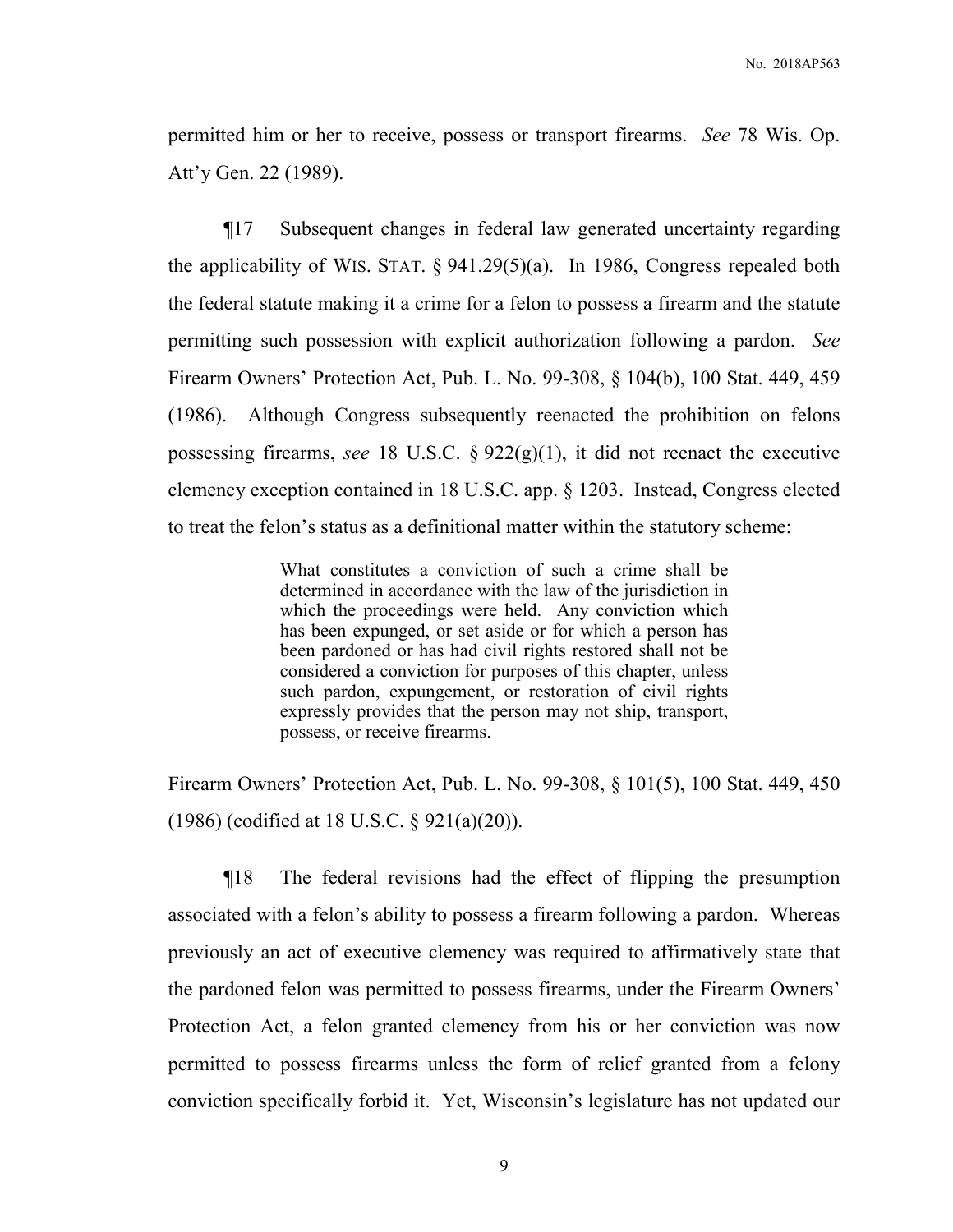statutes to keep pace with the changes to federal law, meaning WIS. STAT. § 941.29(5)(a) continues to refer to 18 U.S.C. app. § 1203—a federal statute that no longer exists.

 ¶19 A similar problem follows the second exception to the state felon-inpossession crime under WIS. STAT. § 941.29(5)(b). Subsection (5)(b) provides that it is not a crime to possess a firearm for any felon who has "obtained relief from disabilities under 18 U.S.C. § 925(c)." In turn, § 925(c) permits a felon to apply to the Bureau of Alcohol, Tobacco and Firearms (ATF) for a restoration of his or her firearm privileges.<sup>7</sup> However, since 1992, Congress has provided in each ATF appropriations bill that none of the appropriated funds are to be used to investigate or act upon applications for relief from federal firearms disabilities.<sup>8</sup> *United States v. Bean*, 537 U.S. 71, 74-75 (2002); *Jefferies v. Sessions*, 278 F. Supp. 3d 831, 839 n.54 (E.D. Pa. 2017). As a result, § 925(c)—and, by extension,  $\S 941.29(5)(b)$ —does not provide a functional mechanism for relief from the firearms disability imposed upon felons under Wisconsin law.

 ¶20 Moran essentially contends that by repealing 18 U.S.C. app. § 1203 and defunding the program established under 18 U.S.C. § 925(c), Congress

 $7$  The statutory authority to grant relief from a felon's firearms disability originally rested with the Secretary of the Treasury, who then delegated that authority to the ATF. *United States v. Bean*, 537 U.S. 71, 74 n.2 (2002). Following the reorganization of the ATF into the United States Department of Justice, that statutory authority was given to the United States Attorney General, who has also delegated that authority to the ATF. *Kanter v. Barr*, 919 F.3d 437, 439 n.2 (7th Cir. 2019) (citing 28 C.F.R. § 0.130(a)(1) (2018)).

<sup>&</sup>lt;sup>8</sup> This bar applies only to applications by individuals. Since 1993, Congress has authorized the ATF to expend appropriated funds to investigate and act upon applications filed by corporations for relief from federal firearms disabilities. *See* Notice Granting Relief; Federal Firearms Privilege, 82 Fed. Reg. 39134-01 (Aug. 17, 2017).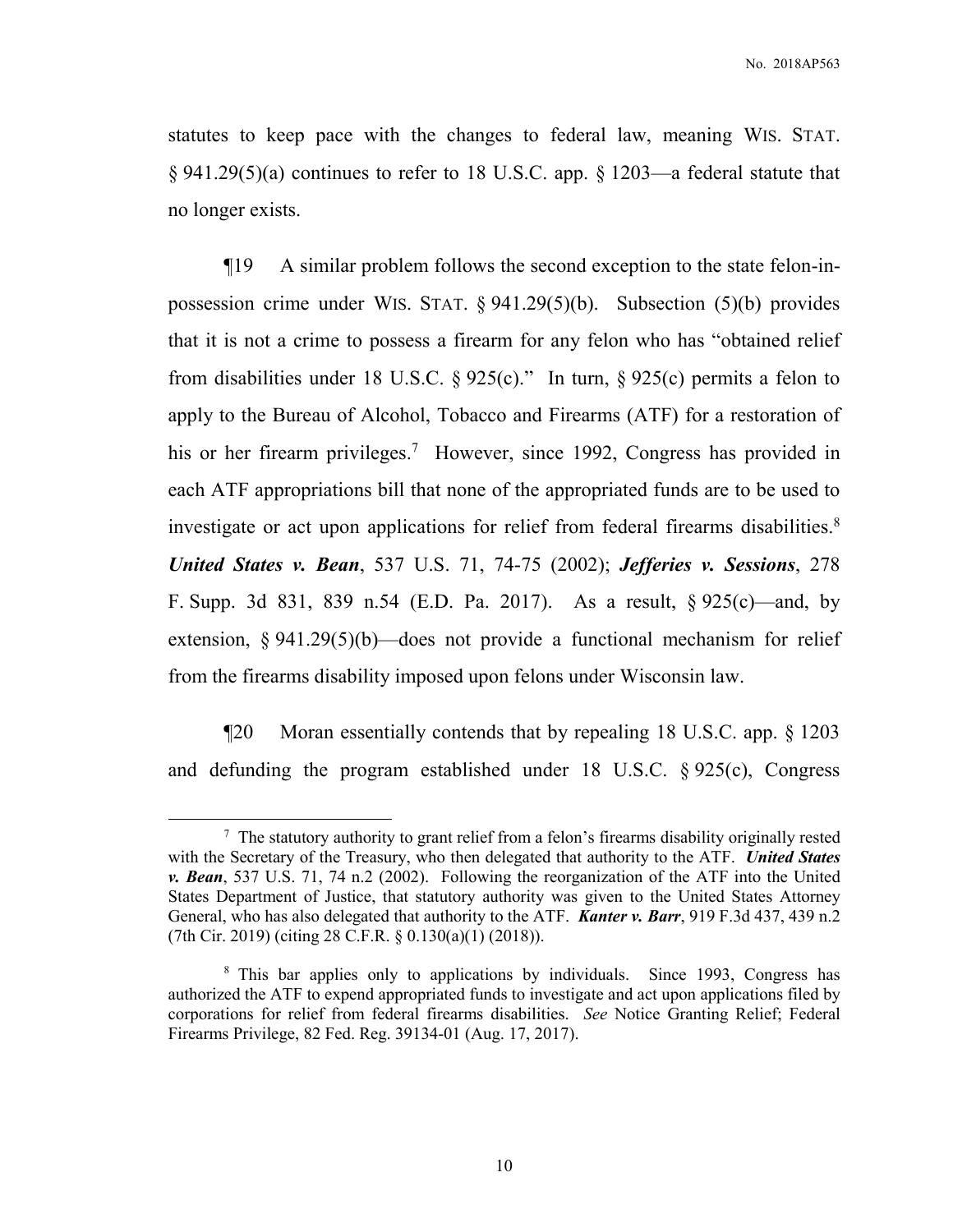usurped Wisconsin's authority to regulate the circumstances under which a felon may possess a firearm in this state. In other words, Moran asserts that WIS. STAT. § 941.29(5) has been preempted, and he invokes the federal Supremacy Clause, U.S. CONST. art. VI, cl. 2, to argue that the provision controlling his ability to possess a firearm in Wisconsin is now 18 U.S.C.  $\S 921(a)(20)$ —the definitional statute governing what is a "conviction" for purposes of the federal felon-inpossession statute. If Moran is correct, and the federal definition applies, he would be entitled to possess a firearm because his civil rights have been restored for his felony conviction in Virginia.

 ¶21 But Moran's logic does not follow from WIS. STAT. § 941.29(5)'s text or the history articulated above. His "preemption" argument rests on the idea that state and federal law conflict. Conflict preemption exists when it is impossible to comply with both state and federal law, or where state law stands as an obstacle to the execution of the full purposes and objectives of Congress.<sup>9</sup> *Oneok, Inc. v. Learjet, Inc.*, 135 S. Ct. 1591, 1595 (2015); *M & I Marshall & Ilsley Bank v. Guaranty Fin., MHC*, 2011 WI App 82, ¶23, 334 Wis. 2d 173, 800 N.W.2d 476. We begin with a presumption that Congress did not intend to supplant state law. *See M & I*, 334 Wis. 2d 173, ¶22. "The preemptive effect of a federal law generally presents a question of law." *Id.*, ¶21.

<sup>&</sup>lt;sup>9</sup> By his failure to respond to the State's argument, Moran effectively concedes that the other form of federal preemption, "field preemption," does not apply. *See Charolais Breeding Ranches, Ltd. v. FPC Sec. Corp.*, 90 Wis. 2d 97, 109, 279 N.W.2d 493 (Ct. App. 1979). Indeed, Congress specifically stated that no part of 18 U.S.C. ch. 44 is to be construed as indicating an intent by Congress to occupy the field in which such provision operates, except where state and federal law conflict and cannot be reconciled. 18 U.S.C. § 927.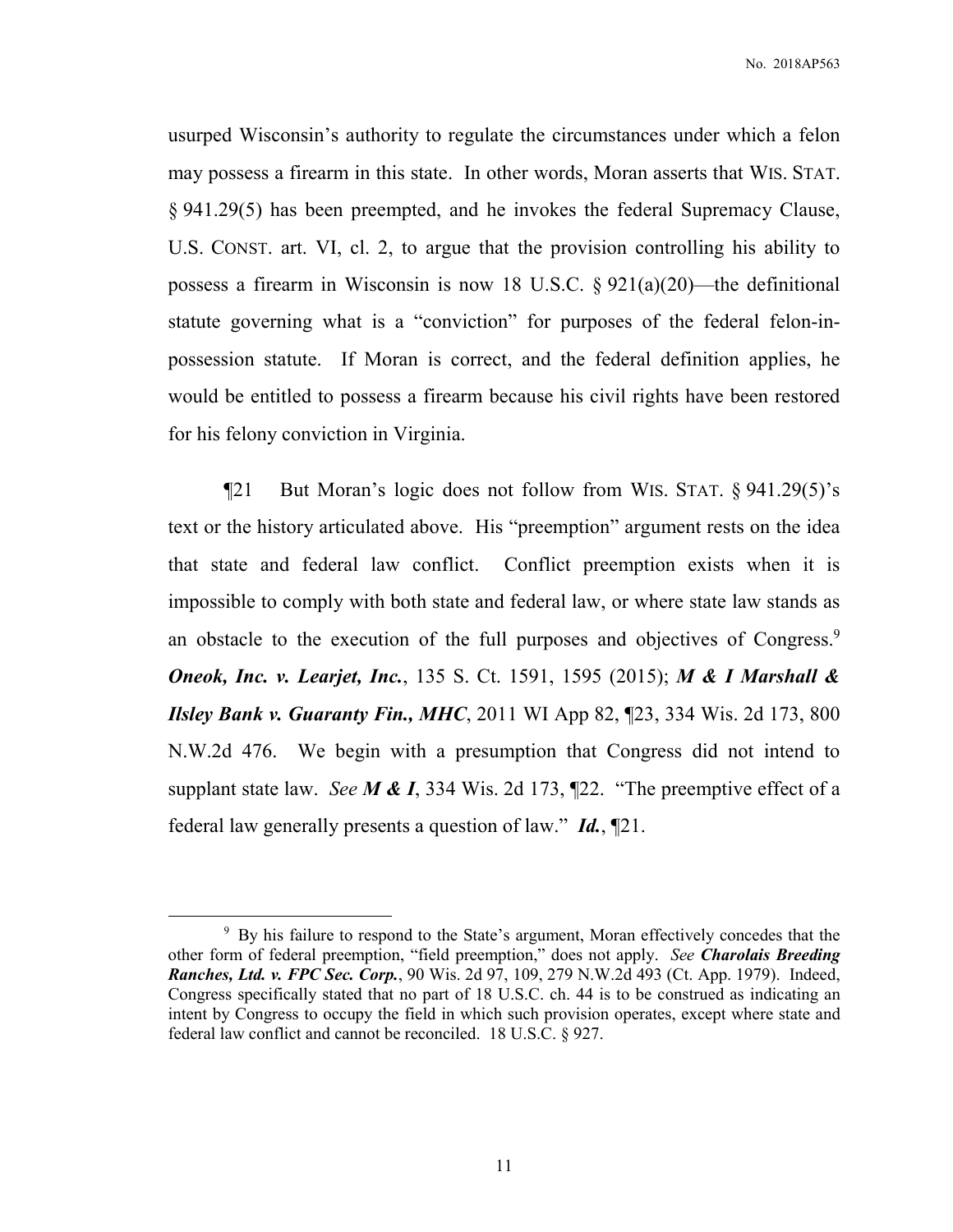¶22 In support of his assertion that a conflict exists, Moran primarily relies on a 1989 opinion of the Wisconsin Attorney General. *See* 78 Wis. Op. Att'y Gen. 22 (1989).<sup>10</sup> Then-Governor Tommy Thompson had requested the attorney general's opinion regarding whether WIS. STAT. § 941.29(5)(a) was still valid following Congress's enactment of the Firearm Owners' Protection Act and corresponding repeal of 18 U.S.C. app. § 1203.<sup>11</sup> 78 Wis. Op. Att'y Gen. at 22. Moran emphasizes the attorney general's conclusion that  $\S 941.29(5)(a)$  was "invalidated by congressional action" based upon supremacy principles. *See* 78 Wis. Op. Att'y Gen. at 22, 25. Lost in Moran's reasoning, however, is the nuance of the attorney general's conclusion regarding the scope of that preemptive effect.

 ¶23 Contrary to what Moran seems to believe, the attorney general does not appear to have concluded that WIS. STAT.  $\S$  941.29(5)(a) was preempted in toto. Rather, the attorney general opined that  $\S 941.29(5)(a)$  was superseded by federal law only "[t]o the extent that the state law frustrates both the specific language and intent" of the Firearm Owners' Protection Act. 78 Wis. Op. Att'y Gen. at 25. The attorney general specifically stated that the "conflict" arose by virtue of the Wisconsin statute's specific invocation of the repealed federal statute and was limited to the fact that the Wisconsin statute required that a pardon expressly restore a felon's right to receive, possess or transport firearms. *Id.* The attorney general further opined that Congress, by repealing the 18 U.S.C. app.

<sup>&</sup>lt;sup>10</sup> Opinions issued by the Wisconsin Attorney General's office are not binding as precedent, but they may be persuasive as to the meaning of statutes. *State v. Beaver Dam Area Dev. Corp.*, 2008 WI 90, ¶37, 312 Wis. 2d 84, 752 N.W.2d 295.

<sup>&</sup>lt;sup>11</sup> Because the attorney general opinion predates the defunding of the 18 U.S.C.  $\S$  925(c) program, the opinion dealt only with the repeal of 18 U.S.C. app. § 1203 and, consequently, did not address WIS. STAT. § 941.29(5)(b)'s validity.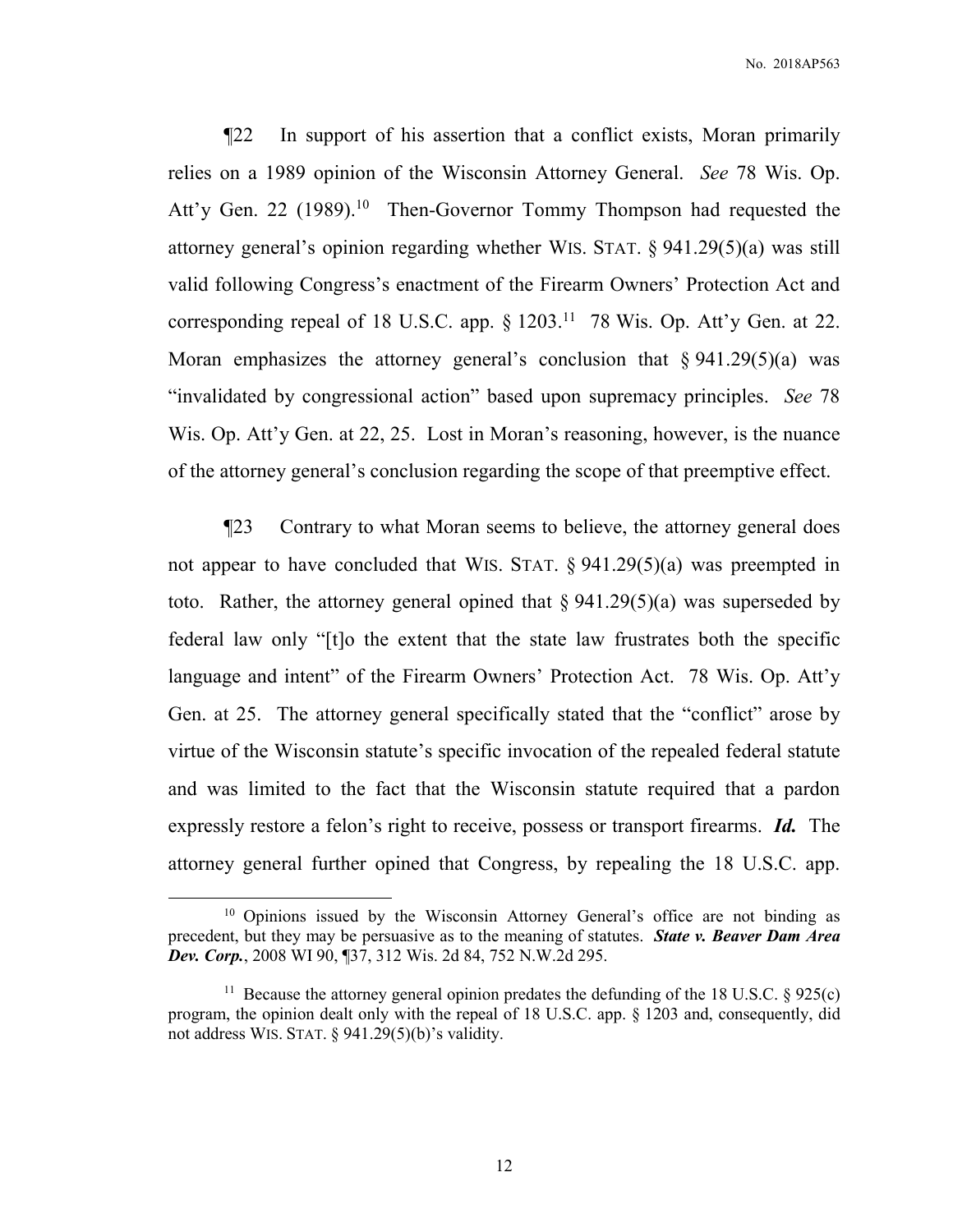§ 1203, had altered the factual conditions underpinning the state statute, "effectively render[ing] section 941.29(5)(a) unenforceable." 78 Wis. Op. Att'y Gen. at 25. As a result, the attorney general concluded that a pardon alone was effective to restore a felon's firearm rights, regardless of whether it contained an explicit statement to that effect.

 $\P$ 24 But there remains no doubt that under WIS. STAT. § 941.29(5)(a), a pardon—not merely a restoration of rights—remains necessary for a felon to be relieved of his or her firearms disabilities. Although Congress has adopted a more relaxed definition of "conviction" than has Wisconsin, Moran does not receive the benefit of the 18 U.S.C. § 921(a)(20) definition for purposes of the *state* prohibition on firearm possession by a felon. Federalism principles require this result.

 ¶25 To further explain, both Congress and the State of Wisconsin have made it a crime, generally speaking, for a felon to possess a firearm. As discussed above, the federal statute excludes a greater number of individuals from the scope of the general prohibition than does the Wisconsin statute. By enacting 18 U.S.C. § 921(a)(20), Congress decided that felons who have been relieved of the consequences of their criminal conduct, in whole or in part—by expunction, pardon, or a restoration of civil rights—may lawfully possess a firearm under federal law, and, consequently, may not be prosecuted for a violation of 18 U.S.C.  $§ 922(g)(1).$ 

 ¶26 Our state legislature has not reached a similar conclusion with respect to the exception contained in WIS. STAT.  $\S$  941.29(5)(a), which conditions the lawful possession of firearms on the felon having received a pardon only. The repeal of 18 U.S.C. app.  $\S 1203$  and the enactment of 18 U.S.C.  $\S 921(a)(20)$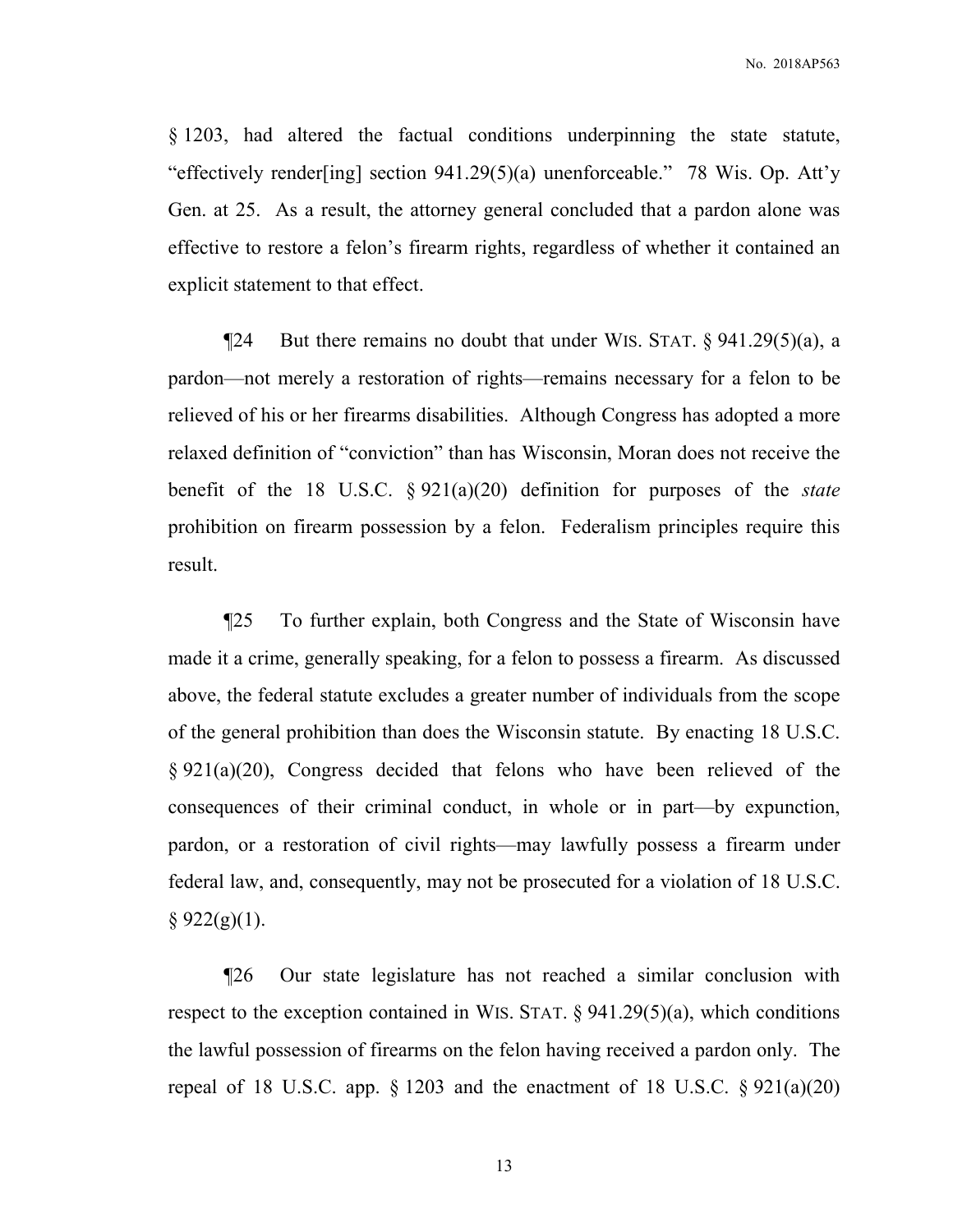occurred over three decades ago. There has been ample time for the Wisconsin legislature to respond to the changes to the federal felon-in-possession statutes by adopting the less-restrictive federal standard, if it wished to do so. Yet, it has not so acted. Under these circumstances, we must give effect to the plain language of § 941.29(5)(a), at least to the greatest extent possible given the repeal of the specific federal statute cited within it.

 ¶27 In asserting a conflict between the relevant state and federal statutes, Moran does not attempt to argue that substantive state and federal criminal law must perfectly align. Instead, he argues—rather summarily—that the Wisconsin statute stands as an obstacle to Congress's objectives in enacting the Firearm Owners' Protection Act, which Moran asserts included "ratify[ing] a state's restoration of firearm rights to appropriate persons." This is a confounding and circular argument that merely leads back to the question of whether the federal government has preempted state criminal law whenever the state criminalizes something that is expressly made lawful for purposes of the federal criminal code. Again, Moran makes no attempt to develop an argument on the latter point. *See State v. Pettit*, 171 Wis. 2d 627, 646, 492 N.W.2d 633 (Ct. App. 1992) ("We may decline to review issues inadequately briefed.").

 ¶28 In substance, the only real "conflict" that Moran suggests exists between state and federal law in this area concerns his ability to "hunt[] on federal lands within Wisconsin." Moran summarily claims he can lawfully hunt on such lands. In his view, an "irreconcilable conflict with state law arises because all of those properties are surrounded by state lands, and [Moran is precluded] … from lawfully traversing state of Wisconsin land to access the federal lands."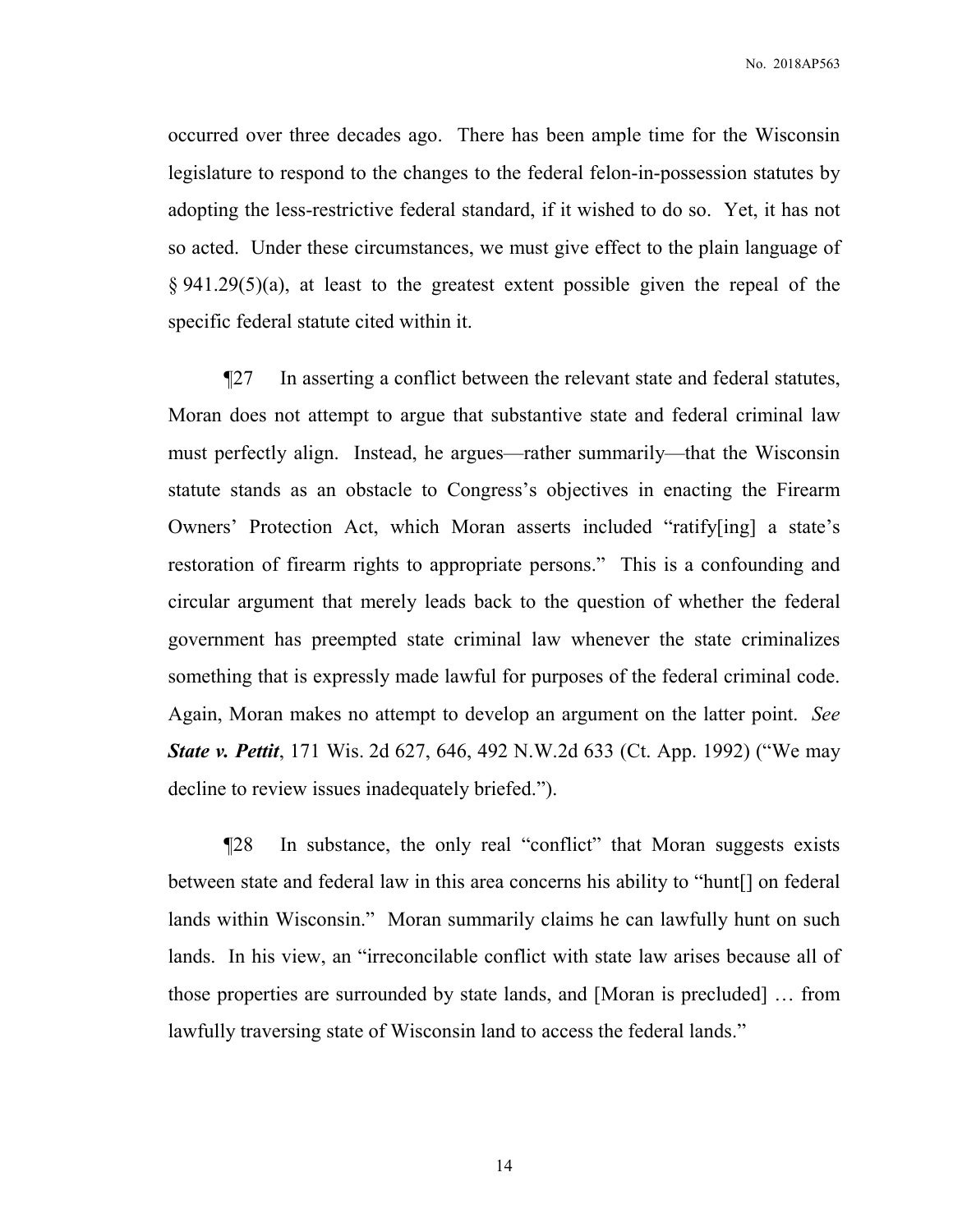¶29 We are unpersuaded that any such conflict exists. As an initial matter, Moran does not provide any legal support for his assertion that he is allowed to possess a firearm on the various federal properties within this state. Authority over federal lands within a state may range from exclusive federal jurisdiction with no residual state police power, to concurrent or partial federal legislative jurisdiction, under which the State retains some authority. *Kleppe v. New Mexico*, 426 U.S. 529, 542 (1976). Moran's generalized and unsupported claim that he can lawfully possess a firearm on federal property in Wisconsin without regard to this state's laws regarding firearm ownership is insufficient to demonstrate the existence of that right. *See Pettit*, 171 Wis. 2d at 646 ("Arguments unsupported by references to legal authority will not be considered.").

 ¶30 Additionally, Moran waited until his reply brief to present the supposed conflict concerning his ability to travel over state lands to gun hunt on United States territory. This strategy deprived the State of the opportunity to address the issue, which is why we typically do not allow an appellant to raise new matters in the reply brief. *See A.O. Smith Corp. v. Allstate Ins. Cos.*, 222 Wis. 2d 475, 492, 588 N.W.2d 285 (Ct. App. 1998). Even if we were to overlook both Moran's inadequate briefing and his failure to timely raise the argument, and if we were to assume without deciding that he may possess a firearm on federal land, state and federal law do not truly conflict in this instance. At most, Moran has merely asserted he cannot make full use of his ability to possess a firearm under federal law because he cannot travel with a firearm while he is in the state of Wisconsin. However, Wisconsin law, by its plain terms, does not preclude him from possessing a firearm on federal territory, and there may be some jurisdictions where Moran can take full advantage of his rights. Ultimately, Moran cites no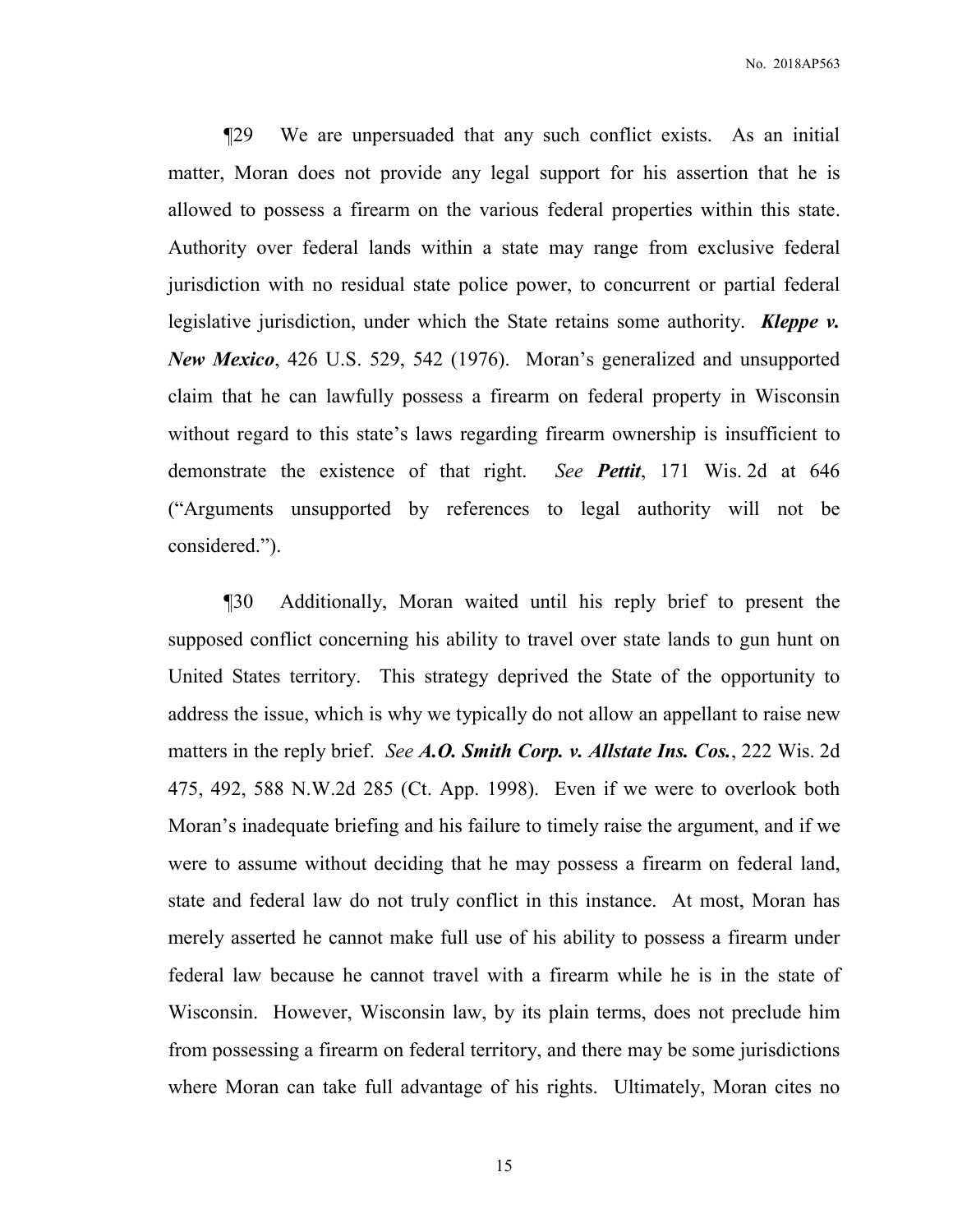authority establishing that mere inconvenience in his successfully bringing a firearm onto federal territory creates a constitutional conflict between the two sets of laws.

 ¶31 Having rejected the notion that federal law preempts Wisconsin law in this particular area, we now turn to whether Moran has satisfied the requirements of WIS. STAT.  $\S 941.29(5)$ . As we explain, Moran does not qualify to possess a firearm under either  $\S 941.29(5)(a)$  or (5)(b), and therefore the DOJ properly denied his firearm transfer application based upon the statute.

¶32 To begin, Moran only truly challenges the DOJ's application of WIS. STAT. § 941.29(5)(a) in this instance.<sup>12</sup> As previously explained, subsec. (5)(a) applies to a felon who has received a pardon, regardless of whether the pardon expressly authorizes the possession of a firearm. Moran argues that Virginia's firearm rights restoration process is the "functional equivalent" of a pardon under Wisconsin law. We therefore turn to Virginia law to determine whether Moran has received a pardon under the laws of that state and, if not, whether the restoration of rights process is indeed the equivalent of a pardon under Wisconsin law.

¶33 The first clue that Moran has not received a pardon is found in the Virginia Constitution, which clearly distinguishes between a pardon and a restoration of rights. The Virginia governor has the power "to grant reprieves and

 $\overline{a}$ 

<sup>&</sup>lt;sup>12</sup> As previously explained, because the ATF has not granted any relief under 18 U.S.C. § 925(c) to individuals from their firearms disabilities, the mechanism for relief under WIS. STAT. § 941.29(5)(b) is unavailable to Moran. That fact does not preclude him, however, from obtaining relief under that paragraph in the future should Congress decide to fund that program.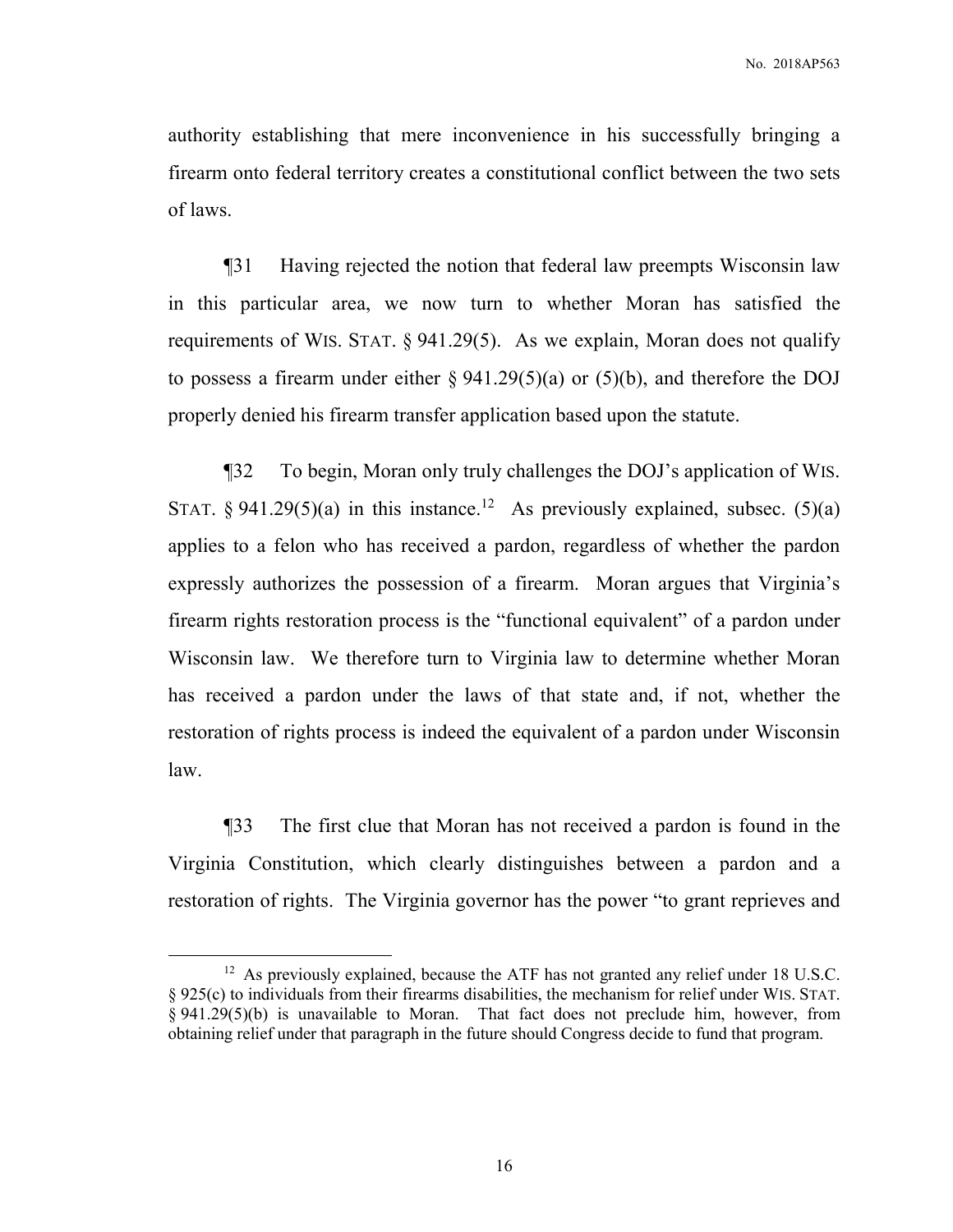pardons after conviction except when the prosecution has been carried on by the House of Delegates," but the governor also has the separate authority "to remove political disabilities consequent upon conviction for offenses committed prior or subsequent to the adoption" of the Virginia Constitution. VA. CONST. art. V,  $\S$  12. The separate identification of these powers provides compelling evidence that they are not one and the same.

¶34 Beyond the plain text of the Virginia Constitution's executive clemency authority, Virginia courts have recognized that the processes are different for obtaining a pardon as opposed to the removal of political disabilities. The Virginia governor may grant a full, partial or conditional pardon. *Blount v. Clarke*, 782 S.E.2d 152, 155 (Va. 2016). A full pardon officially nullifies all punishment or other legal consequences of a crime, while a partial pardon exonerates the offender from some, but not all, of the punishment or legal consequences. *Id.* A conditional pardon either does not become effective until the offender satisfies a prerequisite or is revocable upon some specified act by the offender. *Id.*

¶35 By contrast, in Virginia the restoration of rights pertaining to firearms requires the shared exercise of authority by the executive and judicial branches. "[T]he Governor is empowered to remove political disabilities, but not to restore all rights lost as a result of a felony conviction. The jurisdiction to restore firearm rights lost in those circumstances is vested solely in the circuit courts." *Gallagher v. Commonwealth*, 732 S.E.2d 22, 26 (Va. 2012); *see also*  VA. CODE ANN. § 18.2-308.2(C). Moran followed the restoration-of-rights process, resulting in his being relieved of the political disabilities attendant to his felony conviction, including his right to possess a firearm in Virginia. Still, he has not received a pardon of any fashion for that crime, either here or there.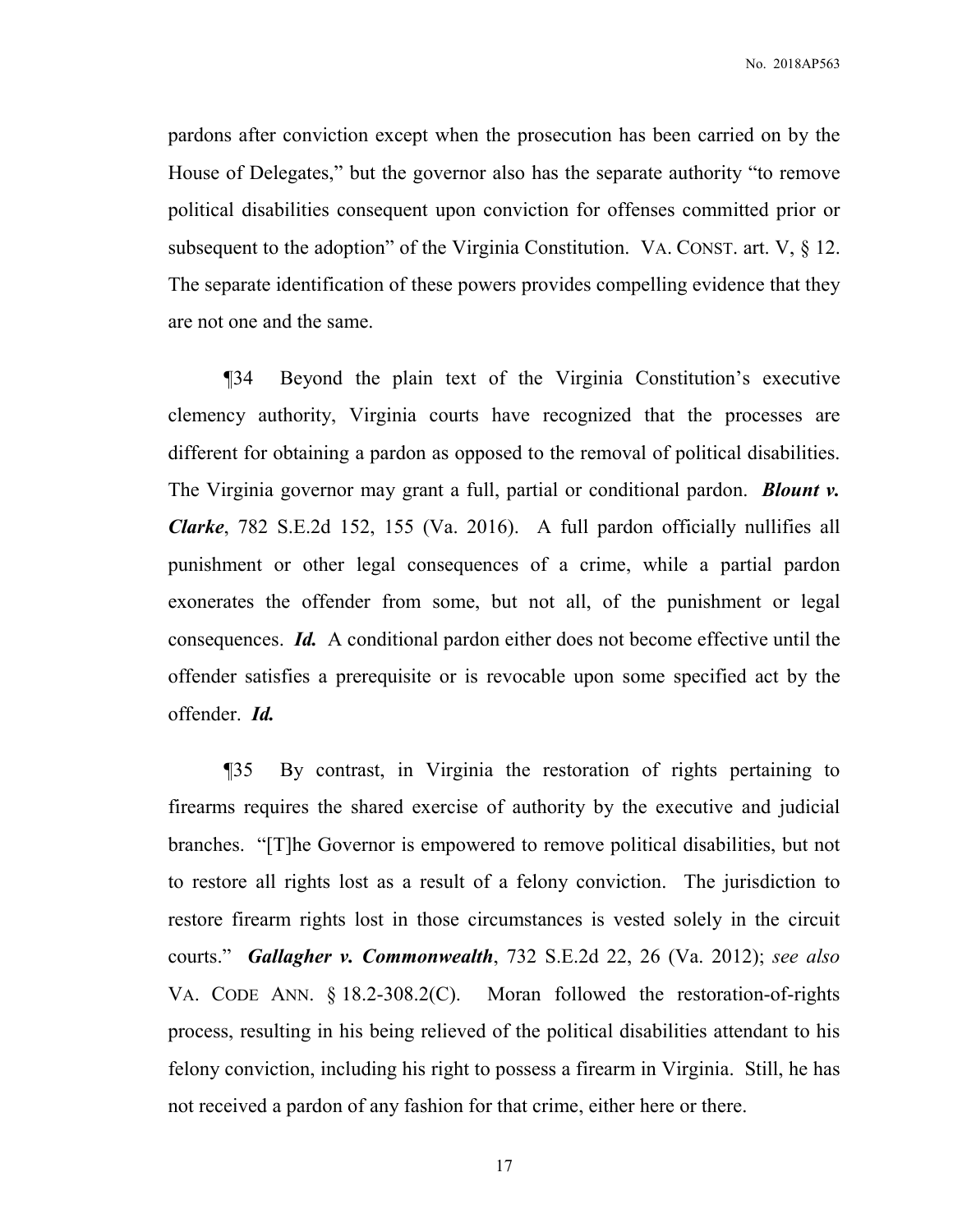¶36 Instead, Moran proposes that the removal of his political disabilities in Virginia represents the "functional equivalent" of a pardon under Wisconsin law. The Wisconsin Constitution provides the governor with the "power to grant reprieves, commutations and pardons." WIS. CONST. art. V, § 6. The pardon power rests solely with the governor, and there are no constitutional standards the governor must follow when determining whether to grant clemency. *In re Webb*, 89 Wis. 354, 356, 62 N.W. 177 (1895); *see also* Donald Leo Bach, *To Forgive, Divine: The Governor's Pardoning Power*, WIS. LAW., Feb. 2005, at 12, 14.

¶37 To be sure, there are certain similarities between a restoration of rights in Virginia and a pardon in Wisconsin. Generally speaking, both involve appeals to the executive's discretion. In Virginia, in addition to pardon authority, the constitution also places the primary responsibility for the restoration of rights on the executive. Thus, a felon's rights in Virginia are removed until they are individually restored by the governor. And Moran is correct that a pardon and a restoration of rights in both jurisdictions have the practical effect of relieving a defendant of some of the consequences of his or her criminal conduct.

¶38 The similarities between the two forms of relief end there. Wisconsin has its own restoration of rights process, and it varies significantly from that of Virginia's process. In Wisconsin, the restoration of a felon's rights is purely statutory and occurs automatically when a person "serve[s] out his or her term of imprisonment or otherwise satisf[ies] his or her sentence." WIS. STAT. § 304.078(2); *see also Buchmeier v. United States*, 581 F.3d 561, 567 (7th Cir. 2009) ("Many states remove some convictions from a person's record, or restore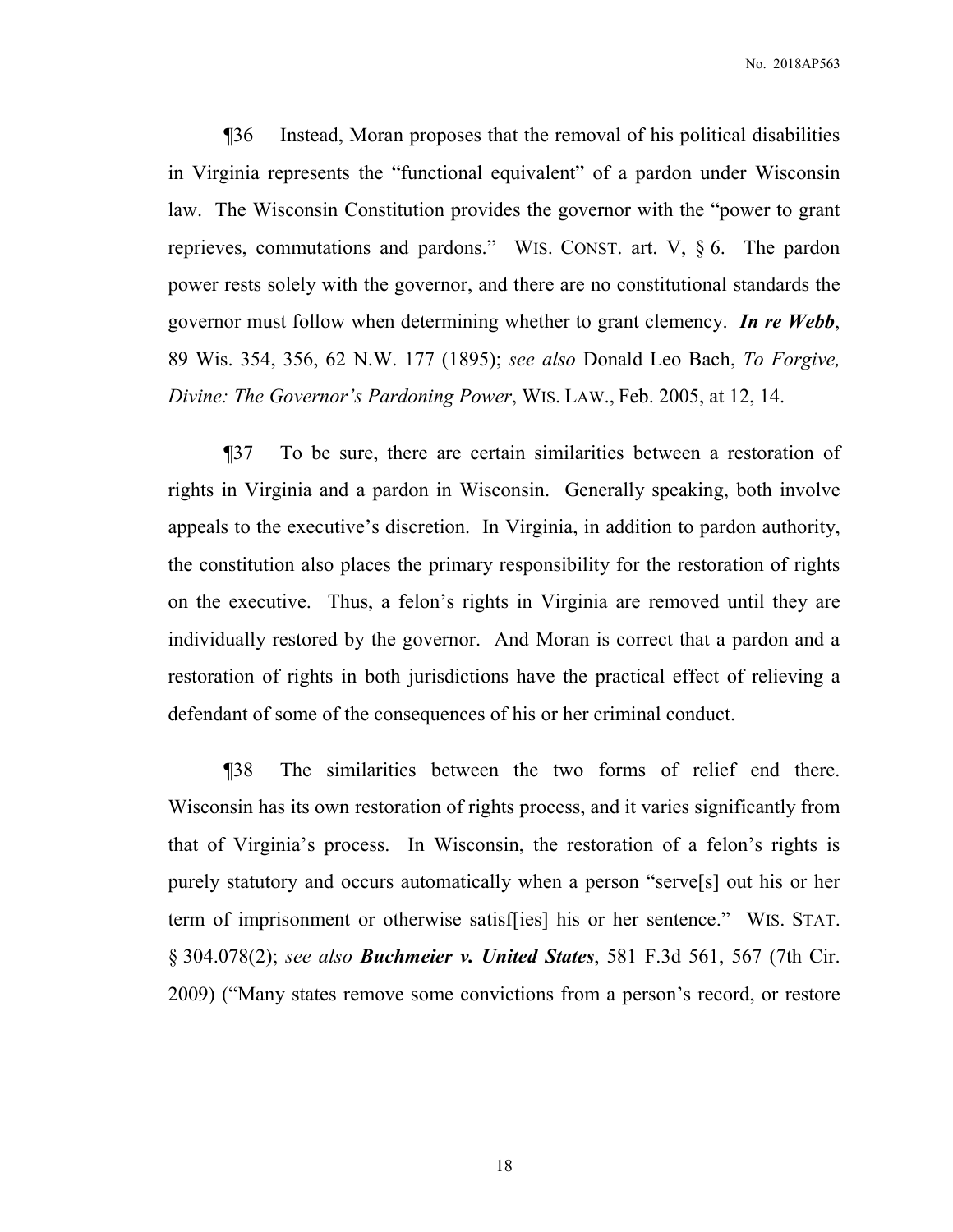some civil rights, after the passage of time, without the need for a pardon or other special dispensation.").<sup>13</sup> Had our legislature desired to make the restoration of rights a sufficient basis for a felon to possess a firearm in Wisconsin, it could have very easily said so under WIS. STAT. § 941.29(5) by invoking the existing Wisconsin restoration-of-rights statute.

¶39 Beyond the fact that Wisconsin and Virginia law clearly distinguish between a pardon and the restoration of rights, the fundamental nature of those acts is quite different. The restoration of rights supplies the felon with some of the political rights that were stripped by virtue of the conviction, including the right to vote, *see* WIS. STAT. § 6.03(1)(b), and it only does so following the offender's completion of his or her sentence. By contrast, a pardon is "an act of grace, proceeding from the power [entrusted] with the execution of the laws, which exempts the individual, on whom it is bestowed, from the punishment the law inflicts for a crime he has committed." *State ex rel. Rodd v. Verage*, 177 Wis. 295, 325, 187 N.W. 830 (1922), *overruled on other grounds by State v. King*, 82 Wis. 2d 124, 262 N.W.2d 80 (1978) (citing *United States v. Wilson*, 32 U.S. 150, 160 (1833)). Thus, a pardon goes well beyond merely restoring a felon's lost rights following the successful completion of his or her sentence; it conveys

<sup>&</sup>lt;sup>13</sup> WISCONSIN STAT. § 304.078 does not identify which civil rights are restored upon the completion of a sentence, but Moran makes no argument that the rights restored include his right to possess a firearm. In any event, the general rule of statutory construction in Wisconsin when two statutes relate to the same subject matter is that the specific statute controls over the general statute. *Gottsacker Real Estate Co. v. DOT*, 121 Wis. 2d 264, 269, 359 N.W.2d 164 (Ct. App. 1984). Section 304.078, being a general restoration-of-rights statute, must yield under these circumstances to the more specific statute governing the circumstances under which a felon may lawfully possess a firearm.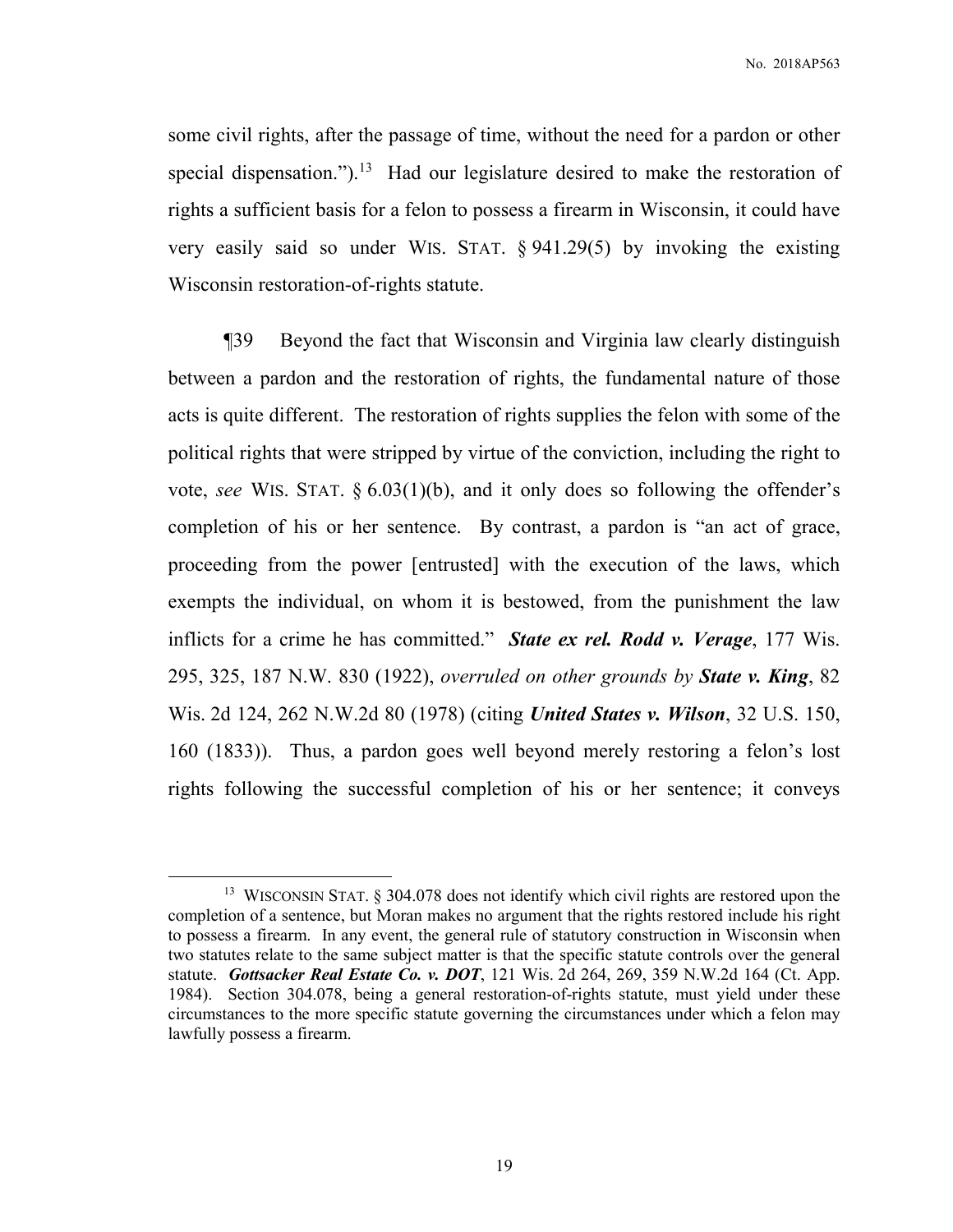official forgiveness for a crime and potentially curtails some punishment arising from that offense.

¶40 Wisconsin law already provides an example of the foregoing concepts with respect to the right of a felon to hold positions of public trust. Prior to amendment in 1996, the Wisconsin Constitution provided that individuals convicted of "infamous" crimes were ineligible to hold public office. *See Swan v. LaFollette*, 231 Wis. 2d 633, 636 & n.2, 605 N.W.2d 640 (Ct. App. 1999); *Law Enf't Standards Bd. v. Village of Lyndon Station*, 98 Wis. 2d 229, 238, 295 N.W.2d 818 (Ct. App. 1980), *aff'd*, 101 Wis. 2d 472, 305 N.W.2d 89 (1981). In *Village of Lyndon Station*, the village asserted that the "infamous crimes" provision did not apply to its police chief because the chief had his civil rights restored following his felony convictions by virtue of the then-existing restorationof-rights statute. *Village of Lyndon Station*, 98 Wis. 2d at 244-45. We rejected this argument, observing that such an interpretation would be unconstitutional in light of the constitution's blanket prohibition on felons holding public office. *Id.* at 245-46. Instead, we adopted a saving construction of the restoration-of-rights statute, holding that its operation did not restore the right to hold public office. *Id.*

¶41 In 1996, the Wisconsin Constitution was amended to prohibit any person convicted of a felony from holding "any office of trust, profit or honor in this state unless pardoned of the conviction." WIS. CONST. art. XIII, § 3. In crafting the amendment, the legislature could have overturned the *Village of Lyndon Station* decision and avoided the conflict recognized in that decision by conditioning a felon's ability to hold public office upon the completion of his or her sentence and the subsequent restoration of his or her rights as provided by statute. Yet, the legislature (and the people of Wisconsin) instead decided to limit the availability of public office to only those felons who had received a pardon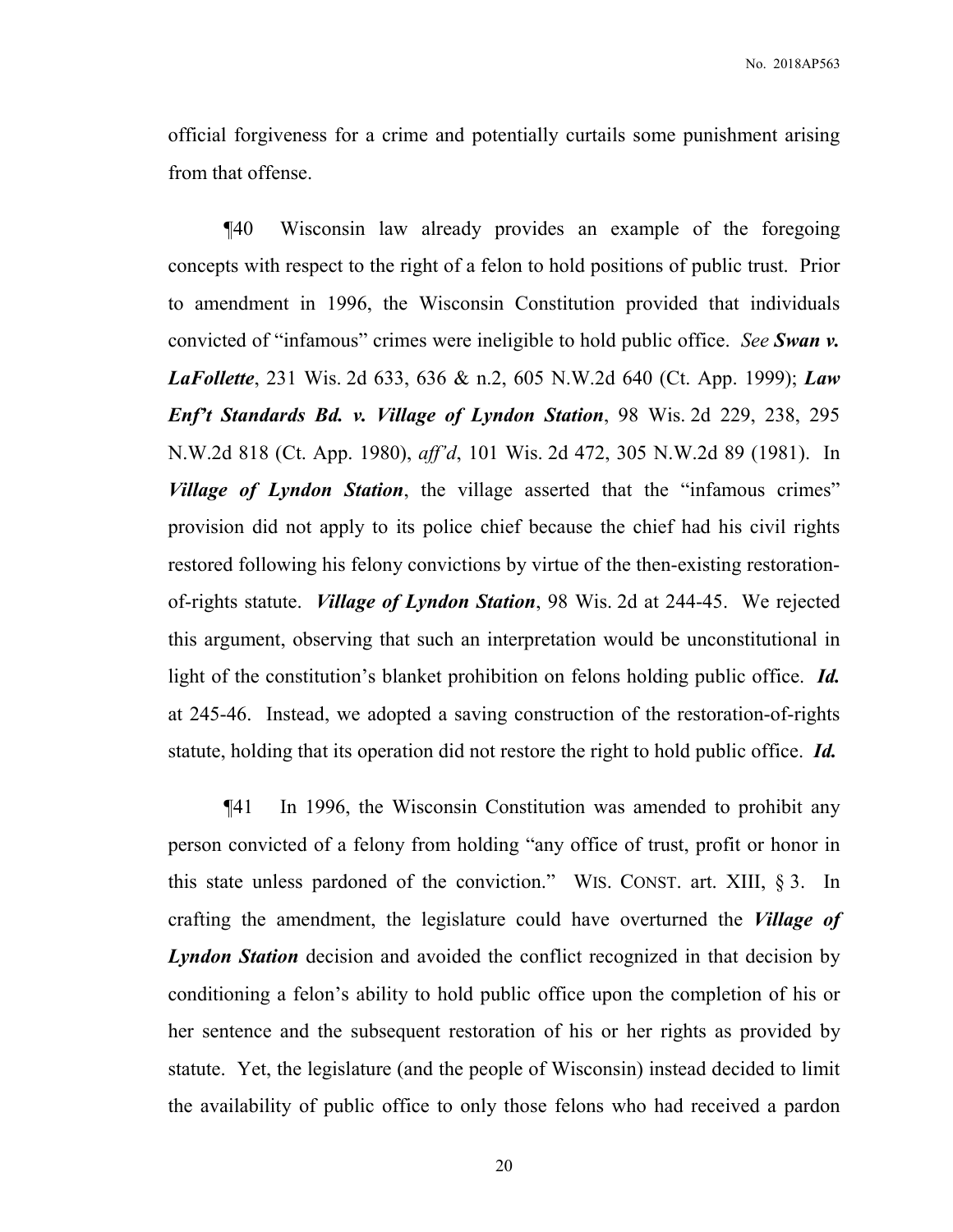from the governor. This constitutional history demonstrates that Wisconsin law differentiates between a pardon and the restoration of rights so as to defeat Moran's equivalency claim.

¶42 In sum, we conclude that Moran is unable to avail himself of the plain language of WIS. STAT. § 941.29(5)(a). Our legislature has determined that a pardon is necessary for a felon to be eligible to possess a firearm in this state. Moran has not received a pardon for his Virginia crime, either in that state or in this one.<sup>14</sup> The restoration of Moran's rights in Virginia is not a pardon for purposes of Wisconsin law, regardless of there being some similarity in their effect. If Moran wishes to possess a firearm in this state absent a pardon, his recourse is to petition our legislature to amend  $\S$  941.29(5). Under the current law, he is excluded from the scope of subsec. (5) and, therefore, is not entitled to possess a firearm in Wisconsin.

# *II. WISCONSIN STAT. § 941.29(5) does not violate Moran's state or federal constitutional rights.*

¶43 Moran next argues that, if WIS. STAT. § 941.29(5) is interpreted to bar his ability to possess a firearm, he has been denied his rights under the Full Faith and Credit Clause of the United States Constitution. That clause states that "Full Faith and Credit shall be given in each State to the public Acts, Records, and judicial Proceedings of every other State." U.S. CONST. art. IV, § 1. Moran

<sup>14</sup> In *Swan v. LaFollette*, 231 Wis. 2d 633, 641 n.7, 605 N.W.2d 640 (Ct. App. 1999), we declined to determine whether the Wisconsin governor lacked the authority to pardon a felon for crimes committed in another jurisdiction. Similarly, it is not necessary in this case for us to determine whether the Wisconsin governor has the authority to pardon a person for a crime in another jurisdiction for purposes of WIS. STAT. § 941.29(5)(a).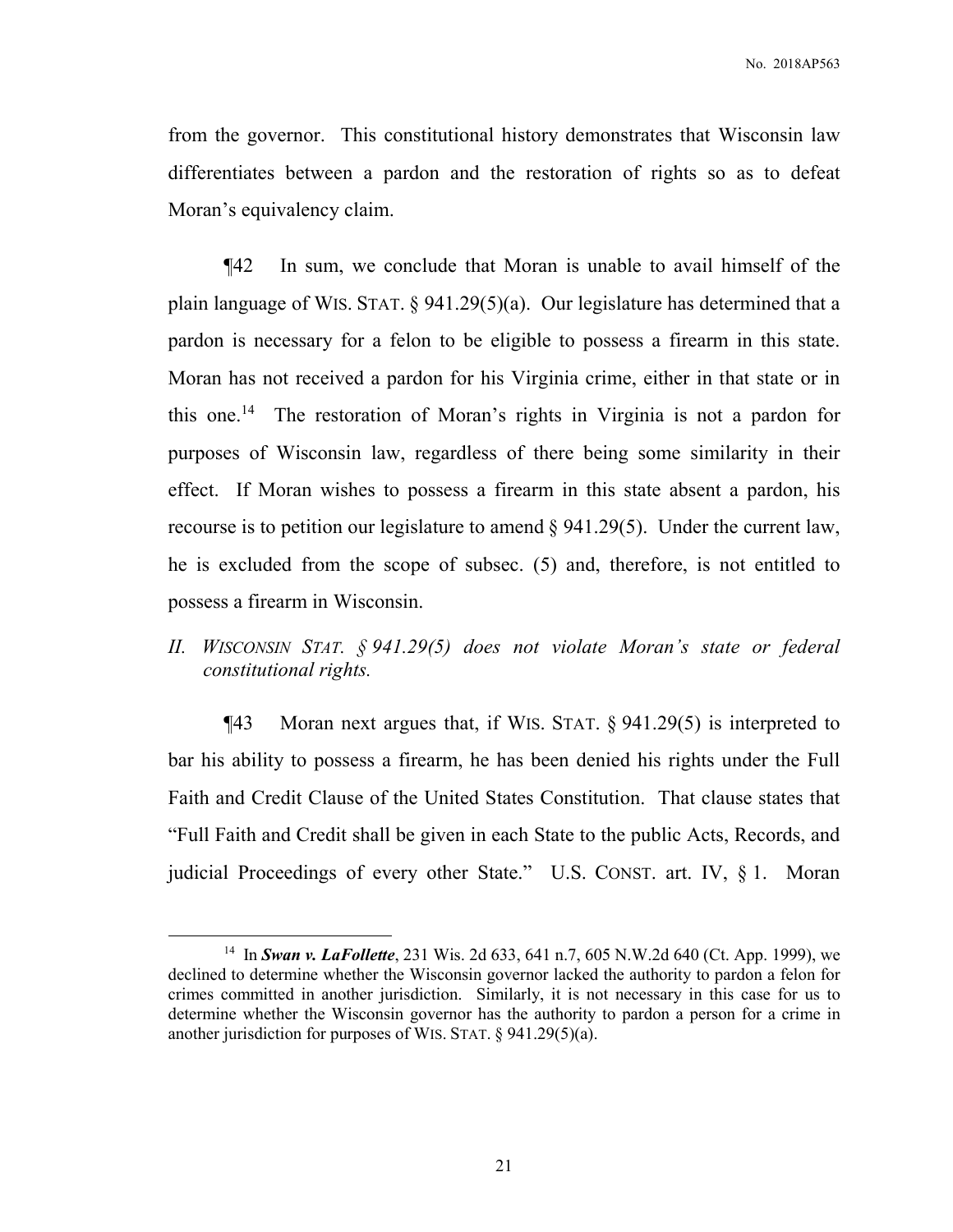acknowledges that "Virginia has a novel constitutional [and] statutory scheme regarding restoration of rights which requires approval by both the governor and the circuit court." He asserts that this process is "more rigorous than a simple gubernatorial pardon" and that, because of this supposedly more stringent process, Wisconsin cannot "ignore the judgment of the Virginia court, which fully restored Moran's rights to possess a firearm."

¶44 Again, Moran's analysis ignores critical nuances associated with his restoration of rights in Virginia. Namely, the Virginia restoration-of-rights order did not purport to restore his rights in any other jurisdiction. Even if it had, the United States Supreme Court has consistently held "that the Full Faith and Credit Clause does not require a State to substitute for its own statute, applicable to persons and events within it, the statute of another State reflecting a conflicting and opposed policy." *Carroll v. Lanza*, 349 U.S. 408, 412 (1955); *see also Franchise Tax Bd. v. Hyatt*, 136 S. Ct. 1277, 1281 (2016). However, the clause does prohibit a state from adopting a "policy of hostility" to the public acts of another state. *Franchise Tax Bd.*, 1277 S. Ct. at 1281.

¶45 WISCONSIN STAT. § 941.29(5), which speaks only to Moran's ability to possess a firearm within Wisconsin's borders and does not purport to affect Moran's rights under Virginia law, does not evidence any such hostility to the Virginia restoration-of-rights order. Moreover, the State of Wisconsin has substantial interests in the application of its own criminal law and in deciding who is allowed to lawfully possess a firearm within its boundaries. *See Alaska Packers Ass'n v. Industrial Accident Comm'n*, 294 U.S. 532, 547 (1935) (holding that conflicts in state law are "to be resolved, not by … compelling the courts of each state to subordinate its own statutes to those of the other, but by appraising the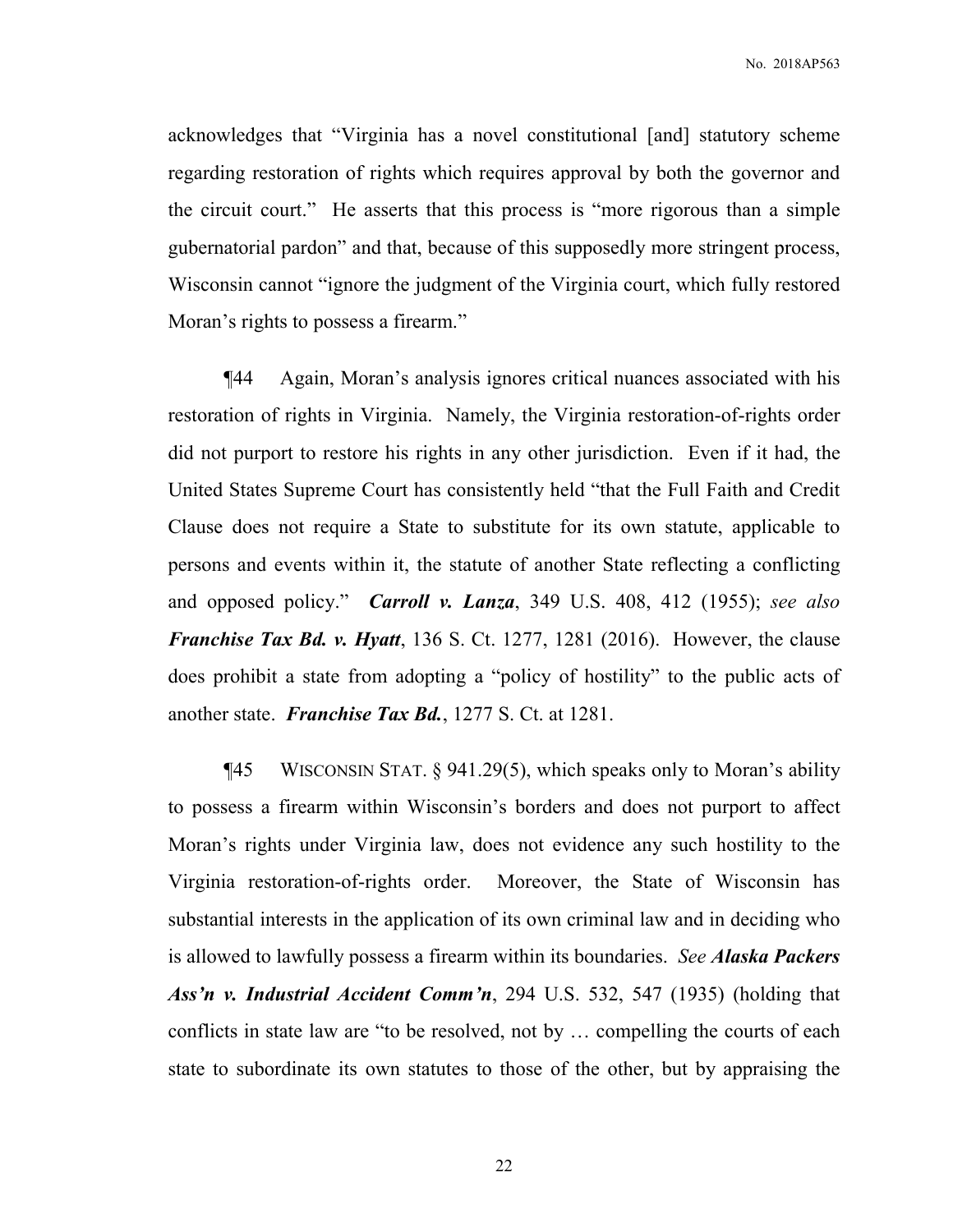governmental interests of each jurisdiction, and turning the scale of decision according to their weight").

¶46 The State marshals numerous foreign decisions to its aid on this issue, most notably *People v. Shear*, 83 Cal. Rptr. 2d 707 (Cal. Ct. App. 1999). In *Shear*, the defendant raised the Full Faith and Credit Clause as a defense to his California prosecution for firearm possession by a felon, asserting that California was constitutionally required to recognize the restoration of his rights in Arizona. *Id.* at 708-09. After surveying the relevant federal case law, the California Court of Appeal rejected this argument. It concluded California was competent to legislate on the matter of its criminal law, the issue concerned the application of California's domestic policy within the state, and California had a significant state interest in the application of that law to a California resident. *Id.* at 713. The court also recognized that permitting the defendant to possess a firearm when he would otherwise be prohibited from doing so under state law was a result "obnoxious" to the public policy of the forum. *Id.* at 713-14. "There can be few more significant public policies of this state than that of protecting the safety of its citizens by barring convicted felons, persons who have proved unfit to be entrusted with firearms, from possessing them." *Id.* at 714. We find the California Court of Appeal's reasoning persuasive.

¶47 Moran argues that *Shear* is distinguishable from this case because the California Constitution, unlike the Wisconsin Constitution, does not guarantee its citizens the right to keep and bear arms. *See* WIS. CONST. art. I, § 25. As a result, he argues this state's public policy differs from California's in a material way, and, consequently, the restoration of his firearm possession rights pursuant to the Full Faith and Credit Clause would be "consistent" with the Wisconsin Constitution. Moran also makes an independent argument that denying him the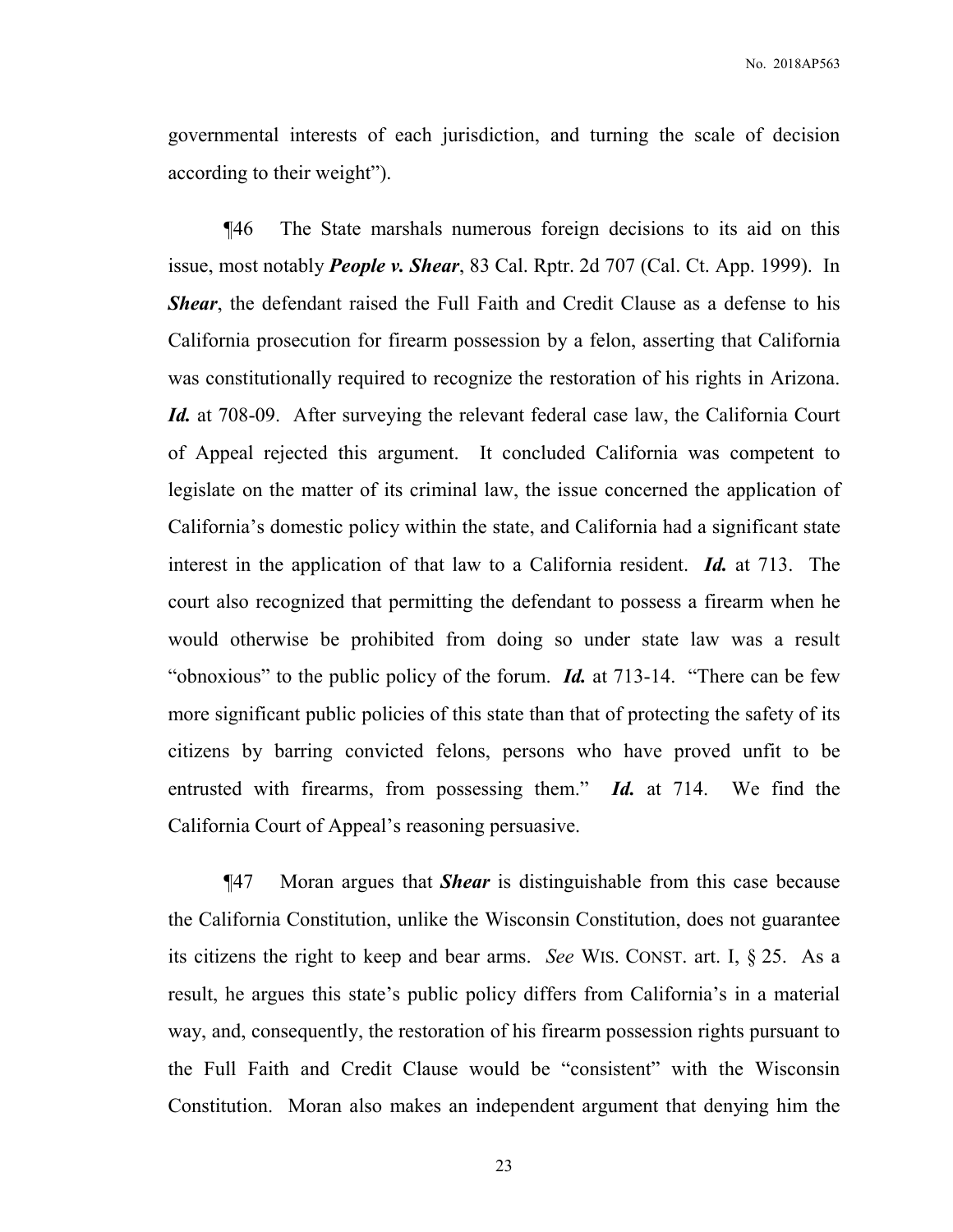ability to possess a firearm under WIS. STAT. § 941.29(5) abridges his right to bear arms under both the United States Constitution and the Wisconsin Constitution.

¶48 Both the United States Constitution and the Wisconsin Constitution recognize an individual's right to keep and bear arms, but in neither instance is the right absolute.<sup>15</sup> In the federal realm, the Supreme Court, when articulating the scope of the individual right in *District of Columbia v. Heller*, 554 U.S. 570 (2008), was careful to state that "nothing in [that] opinion should be taken to cast doubt on longstanding prohibitions on the possession of firearms by felons." *Id.* at 626. Such regulatory measures are "presumptively lawful." *Id.* at 627 n.26. Unsurprisingly then, various federal courts have upheld the federal felon-inpossession statutes in *Heller*'s wake. *See, e.g.*, *Medina v. Whitaker*, 913 F.3d 152, 157-60 (D.C. Cir. 2019) (holding that felons generally, as opposed to only violent offenders, fall outside the scope of Second Amendment protections); *United States v. Woolsey*, 759 F.3d 905, 909 (8th Cir. 2014); *United States v. Williams*, 616 F.3d 685, 692-94 (7th Cir. 2010) (collecting cases); *but see Gowder v. City of Chicago*, 923 F. Supp. 2d 1110, 1122 (N.D. Ill. 2012) (distinguishing a

<sup>&</sup>lt;sup>15</sup> The Second Amendment to the United States Constitution states that "[a] well regulated Militia, being necessary to the security of a free State, the right of the people to keep and bear Arms, shall not be infringed." The Wisconsin Constitution provides: "The people have the right to keep and bear arms for security, defense, hunting, recreation or any other lawful purpose." WIS. CONST. art. I, § 25.

The Wisconsin Constitution's recognition of the right to bear arms is relatively recent in comparison to the United States Constitution's. Pursuant to WIS. CONST. art. XII, § 1, the amendment originated in the legislature and was eventually ratified by a referendum vote by the people of Wisconsin in November 1998. *State v. Cole*, 2003 WI 112, ¶9 & n.5, 264 Wis. 2d 520, 665 N.W.2d 328. The impetus for the legislation that would ultimately become the amendment was several municipal initiatives to ban handguns. *Id.*, ¶¶61-71 (Prosser, J., concurring).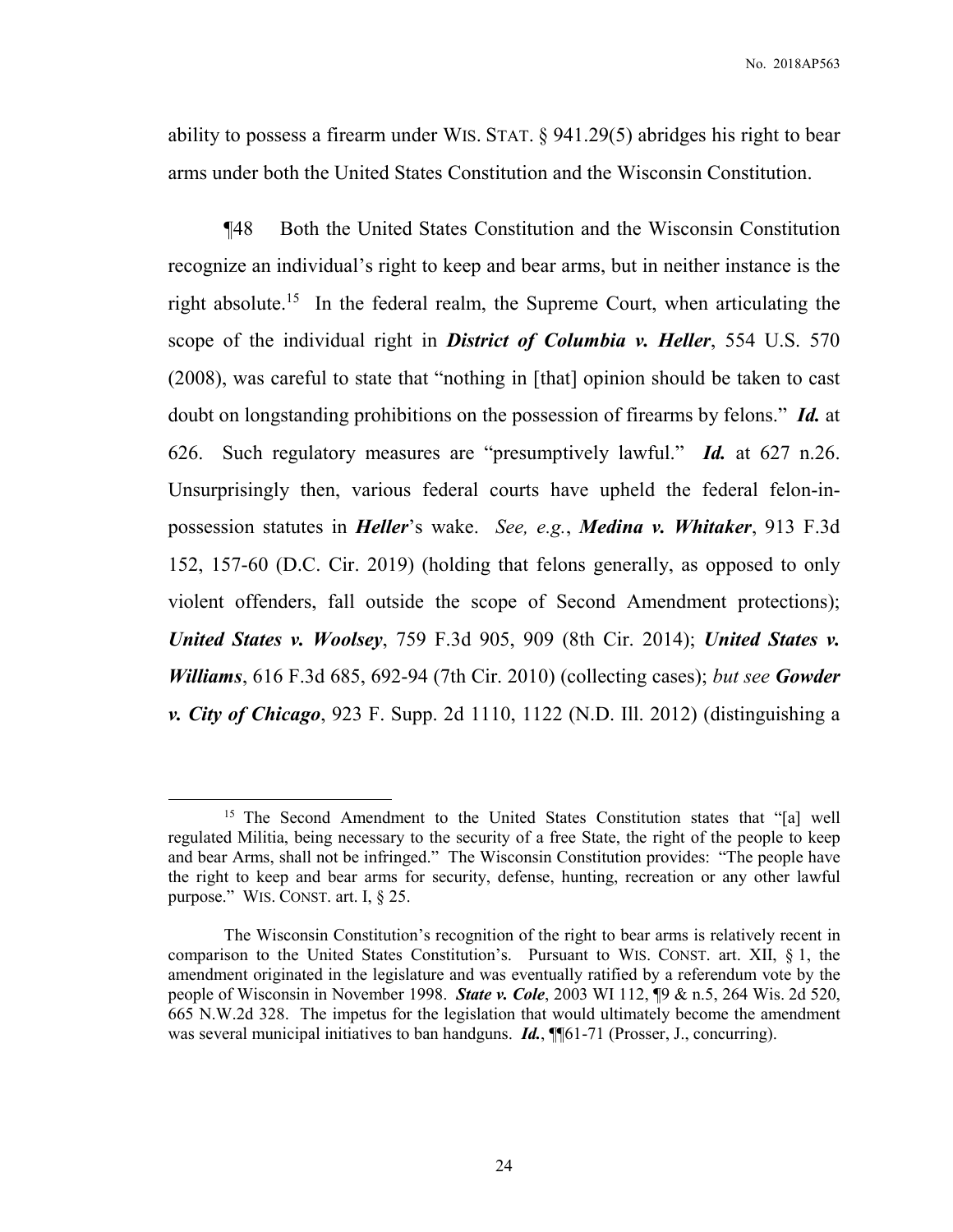nonviolent misdemeanant from individuals with felony or violent crime convictions for purposes of the Second Amendment).<sup>16</sup>

¶49 Moran's argument fares no better under the Wisconsin Constitution. The issue of whether Wisconsin's felon-in-possession statute violated the state constitution was decided prior to *Heller*. "In *State v. Thomas*, 2004 WI App 115,  $\P$ [20, 23, 274 Wis. 2d 513, 683 N.W.2d 497, we held that while Article I, § 25 created a fundamental right to keep and bear arms, the right is subject to reasonable restrictions, such as keeping guns out of the hands of felons to further public safety." *State v. Pocian*, 2012 WI App 58, ¶8, 341 Wis. 2d 380, 814 N.W.2d 894. *Pocian* reaffirmed *Thomas*'s conclusion post-*Heller*, observing that "[n]o state law banning felons from possessing guns has ever been struck down." *Pocian*, 341 Wis. 2d 380, ¶12. *Pocian* also rejected the defendant's as-applied challenge, in which he asserted that Wisconsin's felon-in-possession statute could not be constitutionally applied to individuals with nonviolent felony convictions. *Id.*, **[1**] 13-15. Thus, it is a settled matter of state law that barring felons—even those convicted of nonviolent offenses—from possessing firearms does not violate WIS. CONST. art. I, § 25. *See Culver*, 384 Wis. 2d 222, ¶46 (recognizing that *Pocian* is controlling law and that the felon-in-possession ban is constitutional as applied to individuals with both violent and nonviolent felony convictions).

<sup>&</sup>lt;sup>16</sup> To the extent some of these federal decisions speak to the notion that a nonviolent offender subject to the 18 U.S.C. §  $922(g)(1)$  firearm ban might have a meritorious as-applied challenge to prosecution under that section, Moran has not developed any argument along those lines. Indeed, he devotes under two pages of his brief-in-chief to his Second Amendment argument, and the sum total of that argument appears to be his assertion that when one state restores a person's firearm possession rights following the completion of a felony sentence, all other states are required to recognize that person's right to keep and bear arms. Moran's framing the argument in this fashion essentially makes it duplicative of his full faith and credit argument.